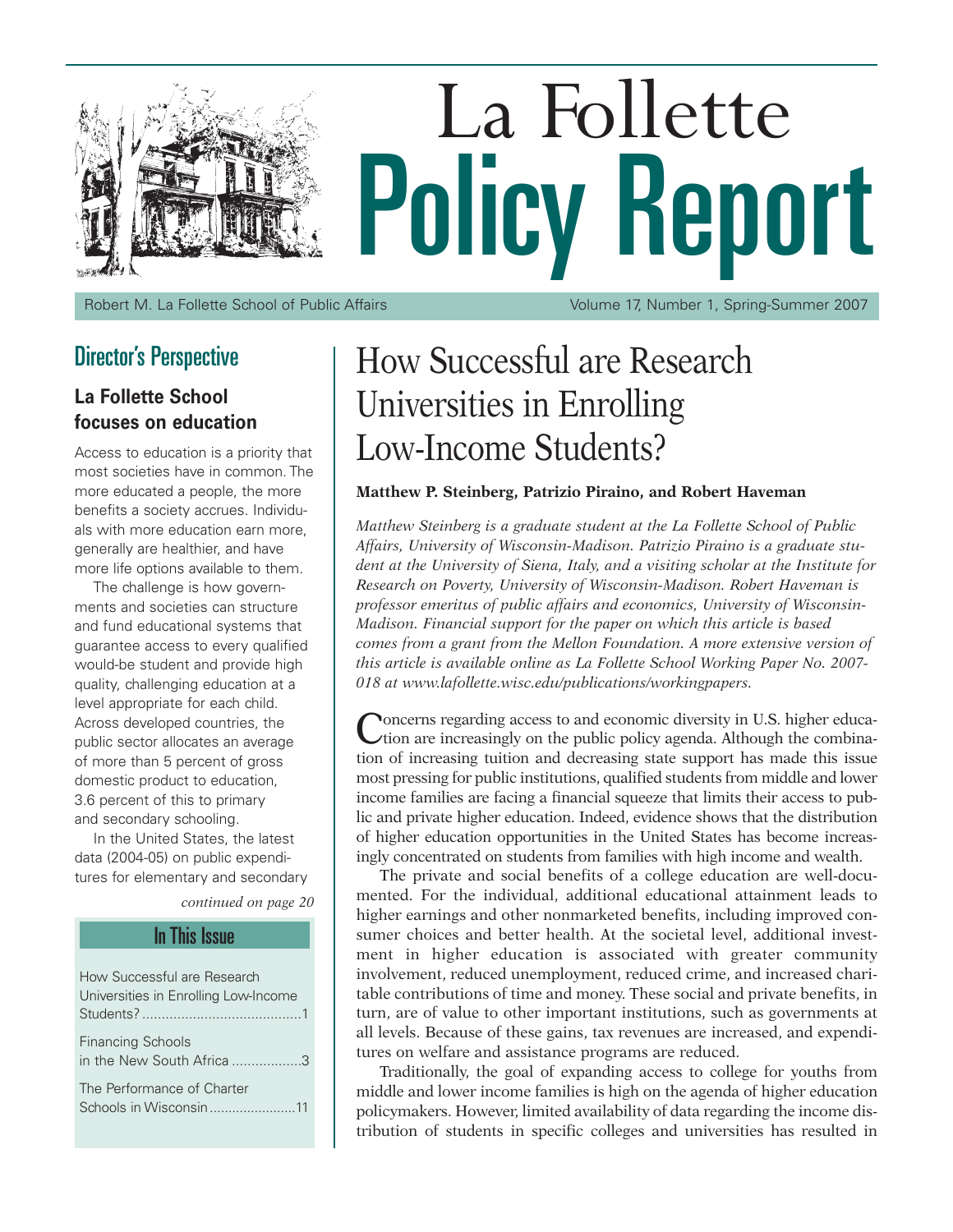relatively little information about the participation rate of low-income students across U.S. higher education institutions.

This article addresses this information gap by focusing on the prevalence of undergraduate students supported by Pell Grants, a universal grant targeted to low-income students—as a measure of the economic diversity of colleges and universities. While the variation in the prevalence of Pell Grant recipients has been well documented, we are not aware of studies that have provided an analytical framework in which to interpret this value as an indicator of the extent of economic diversity among U.S. higher education institutions.

This analysis treats such needs-based financial assistance as an indicator of the prevalence of lowincome students attending institutions of higher education across the United States. It identifies independent institution- and state-specific factors potentially related to the prevalence of Pell recipients among U.S. research universities. The findings show that these factors explain a substantial proportion of the variation in the prevalence of Pell Grant recipients. This study uses these estimated relationships to assess the success of public and private institutions in attaining economic diversity goals.

### **Trends in Higher Education Finance**

Although a more educated citizenry benefits individuals and the society, recent trends in the cost of and the financing of higher education have impeded the realization of these benefits. In 2003- 04, a college student attending a public four-year institution paid an average of \$4,694 in tuition and fees. This compares to inflation-adjusted costs of \$2,074 in 1983-84, and \$3,188 in 1993-94. As the average tuition at state universities has more than doubled during the last 20 years, state and local appropriations have contributed a much smaller share of total revenue provided to public institutions. In 1980-81, approximately half the revenues of public institutions came from state and local appropriations. However, by 1999-2000, this proportion declined to nearly one-third.

While providing financial support to public universities, states also give aid—approximately \$7.3 billion in 2003-04—directly to individual students who attend public or private in-state universities. However, this state aid has shifted away from needbased grants. Ninety percent of state aid was in the form of need-based grants in 1993-94. This dropped to 74 percent in the succeeding decade. While total need-based grant aid grew by 103 percent in the

same time period, non-need grant aid increased by 532 percent. These trends have implications for the opportunities of low-income students.

Federal aid has followed the same path, shifting away from need-based assistance. Since the early 1980s, loans have become an increasingly larger share of federal aid for higher education. By 2002-03, loans made up nearly 70 percent of federal student financial aid.

### **The Pell Grant Program**

The federal Pell Grant remains the one form of grant aid guaranteed to low-income students. With few exceptions, a Pell Grant in some amount is guaranteed to dependent students from families with household income less than \$40,000. Indeed, 84 percent of

*continued on page 15*





© 2007 Board of Regents of the University of Wisconsin System and the Robert M. La Follette School of Public Affairs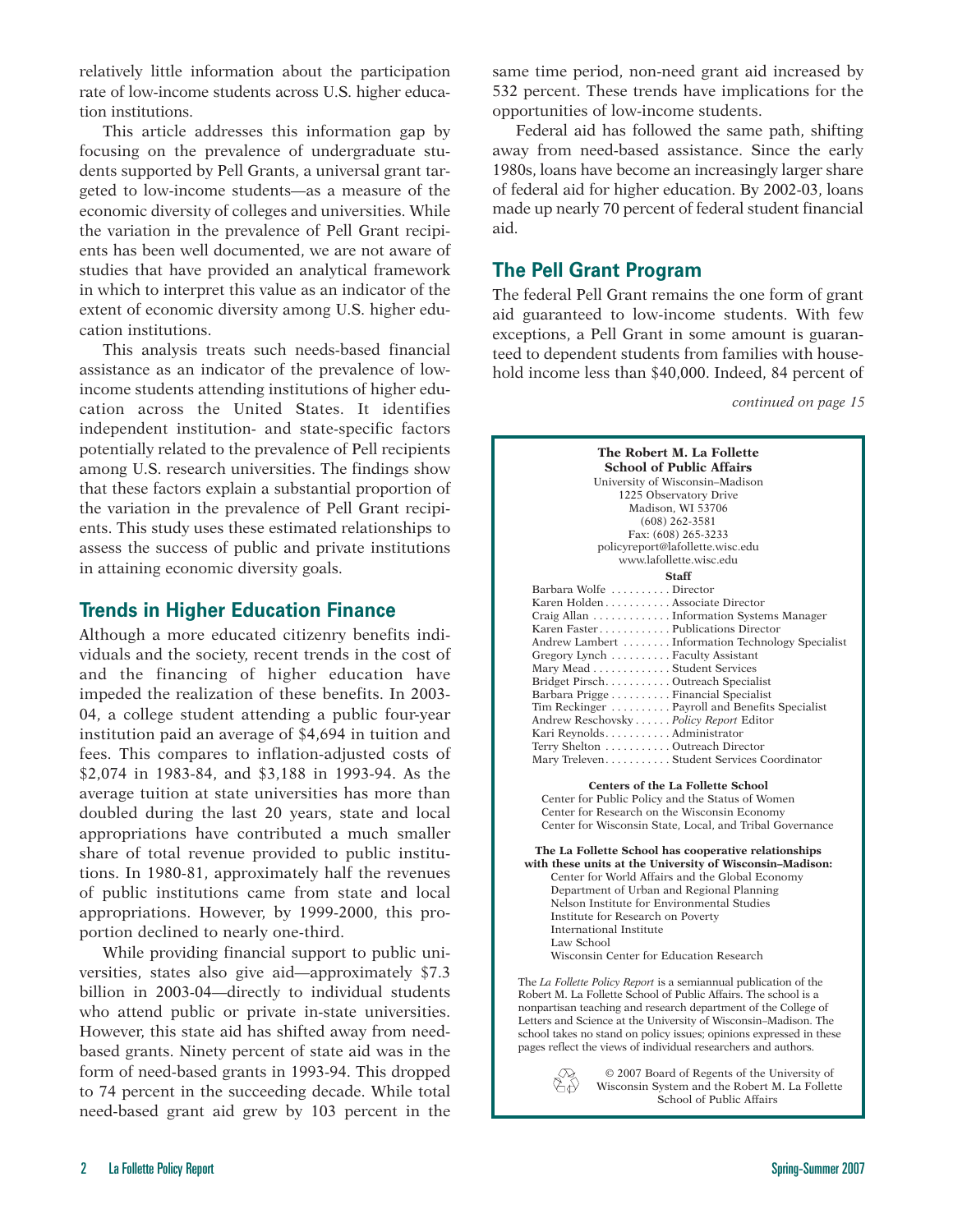# Financing Schools in the New South Africa

### **Andrew Reschovsky**

*Andrew Reschovsky is editor of the* Policy Report *and a professor of public affairs and applied economics at the La Follette School of Public Affairs. A more extensive version of this paper appears in the February 2006 issue of the journal* Comparative Education Review*, volume 50, number 1.*

Race was the dominant fact in explaining all aspects of life in apartheid South Africa. In April 1994, with the election of Nelson Mandela as president, the new, nonracial government committed to providing access to a wide range of public services, including education, to all South Africans, regardless of race or economic circumstance. Public education in South Africa has been transformed from an amalgam of separate and highly unequal educational systems, defined in terms of the race and residence of students, into a unified system based on the principle of providing equal access to high quality education to all South Africans.

Although funding and resource disparities in the public education system have been dramatically reduced since 1994, significant inequalities remain. While some schools have highly qualified teachers and a full range of facilities, other schools rely on unqualified teachers, and lack basic facilities and supplies.

This article traces the changes in education finance since 1994, especially the decentralization of financial responsibility for primary and secondary education to nine new provincial governments. I assess the success of the government in meeting its constitutional mandate to provide all South Africans with a "basic education," paying particular attention to the challenges of allocating adequate resources to schools that serve the nation's historically disadvantaged students, and finding an appropriate mix of school fees paid by parents and public funds.

# **Financing Public Education During the Apartheid Era**

Long before (and certainly after) the establishment of the apartheid government in 1949, whites in South Africa enjoyed democratic institutions of government, a well-developed system of public infrastructure, and a full array of public services generally on par with governmental services delivered in the developed nations of the world. In stark contrast, blacks had very few economic and political rights, benefited from no effective democratic representation in government affairs, and had very limited access to government-provided public services. For

those classified as Asians and colored, the reality was somewhere in between.

Even before apartheid, government policy physically separated the races. Although whites made up less than 15 percent of the population, 87 percent of South Africa's land area during apartheid was reserved for them. Most whites lived in urban areas in one of four provinces, while most blacks were relegated to homelands in the most inhospitable portions of the country. Large urban centers, the exclusive domain of whites, were generally surrounded by "townships" that housed black workers whose families were forced to remain in the homelands.

Between 1935 and 1993, the average white public school pupil-teacher ratio ranged from the lower 20s to the high teens. It was just below 20 in 1993. Black public school pupils faced consistently higher pupilteacher ratios, climbing from around 40 in 1930-55 to 70 in the mid 1950s to mid-1960s, then dropping to 50-60 through 1993. In addition, real expenditures per white pupil far exceeded expenditures per black pupil every year. For example, between 1983 and 1993, spending per pupil was nearly seven times greater for whites than for blacks. These spending gaps translated into dramatic disparities in teacher salaries, facilities, and supplies.

Given these contrasts, large racial differences in educational attainment are not surprising. Among South Africans who were 30 years old in 1993, whites on average had completed slightly more than 12 years of education, while the average black had completed eight years. Among 45-year-olds, whites averaged 11 years of schooling and blacks less than six years. According to the South African Department of Education, 66 percent of youth and adults between 16 and 34 were functionally illiterate in 1990, with most of the illiteracy found among blacks.

# **The Challenge of Providing Educational Opportunities to All**

With the end of apartheid, a major challenge facing the new government was to convert separate and highly unequal race-based education systems into a single system of public education that provided equal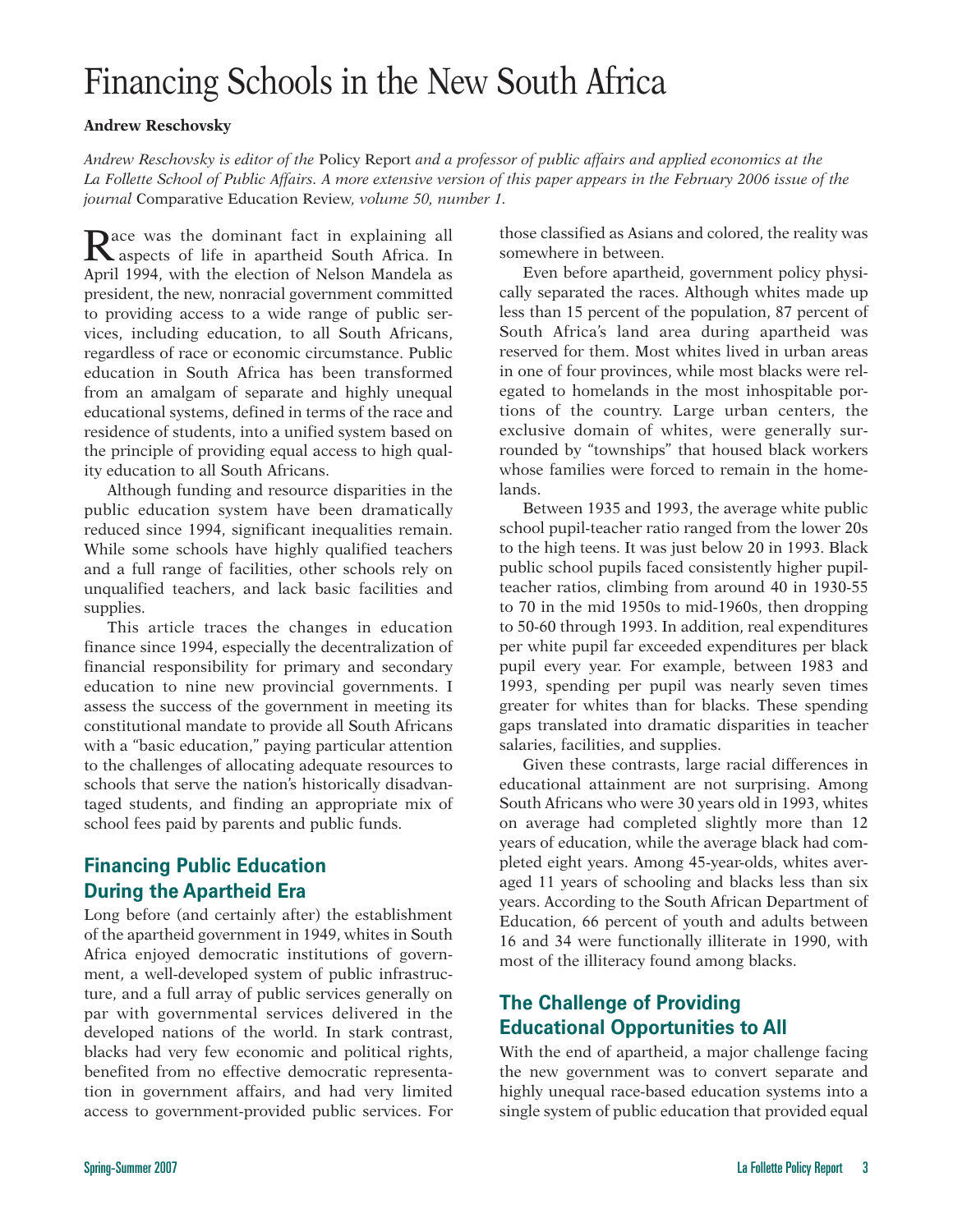opportunities to all South Africans. The constitution adopted in October 1996 established a framework of a public education system that guarantees the right "to basic education, including adult basic education; and to further education, which the state, through reasonable measures, must make progressively available and accessible." The constitution specifies that the national and provincial governments are to share responsibility for basic education functions.

Given constitutional restrictions on the use of broad-based taxes, province-raised revenues account for, on average, less than 4 percent of total provincial revenues. Although the restrictions on the ability of

provinces to raise revenues reduce their ability to finance discretionary spending, this restriction limits the inequalities that would result because of disparities in provinces' fiscal capacities. The consequence of making provinces responsible for a wide range of public services while severely restricting their

**Although provincial departments of education are responsible for the provision of education, their fiscal autonomy is constrained. Provincial departments must allocate funds for books and supplies in a way that favors the neediest students.**

ability to raise their own revenues is the creation of a large fiscal gap between the amount of money provinces need to fulfill their fiscal responsibilities and the amount of revenue they can raise.

The South African constitution implicitly recognizes the fiscal gap by establishing an intergovernmental system, known as the "equitable share," that calls for distribution of a portion of nationally raised revenues to provinces and local governments. The constitution also states that each province's equitable share allocation should be sufficient to "enable it to provide basic services and perform the functions allocated to it." Each year the Parliament must enact a division-of-revenues bill that specifies the vertical split of the equitable share among the three levels of government (national, provincial, and local) and the horizontal split among the nine provinces. In practice, the Parliament generally accepts the allocations the National Treasury proposes.

### **Education Finance in Post-Apartheid South Africa**

The constitution gives the nine provincial governments the responsibility of providing education. Although the democratically elected provincial governments each have a substantial amount of autonomy in administering educational policy, the constitution's principle of cooperative governance requires that provincial decisions must be made within the context of educational policy as determined by the national government in consultation with the provinces. In practice, this perhaps uniquely South African system of federalism means that while the national government provides most provincial government revenues through an unconditional grant, provincial governments must utilize fiscal resources in ways consistent with national norms and standards.

Although provincial departments of education are responsible for the provision of education, their fiscal

> autonomy is constrained. Public employees in South Africa, including teachers and other school personnel, belong to a single national civil service system and one of several national unions, and their salaries are set at the national level. In recent years, personnel remuneration has accounted for about 90 percent of provincial education budgets,

which makes provinces' discretionary budgets for education quite limited. Fiscal discretion is further limited by the National Norms and Standards for School Funding, which requires that provincial departments allocate funds for books and other school supplies in a way that favors the neediest students (defined in terms of the degree of poverty in the communities in which schools are located).

Although the National Treasury formula to determine each province's annual equitable share allocation has been revised several times, its basic structure, established in fiscal year 1997-98, has remained unchanged. The formula comprises six components. Fifty-one percent of the 135 billion rand distributed in 2005-06 through the provincial equitable share was allocated through the education component of the formula. The division of the education component among the provinces is made more or less on a perpupil basis, according to a formula that considers each province's primary and secondary school enrollment and its population ages 5 to 17 years.

Although there is a separate educational component to the provincial equitable share formula as specified in the constitution, equitable share allocations are to be treated as unconditional grants. This fiscal autonomy, however, is tempered by the requirement that all South Africans receive "basic" public education as government standards define it.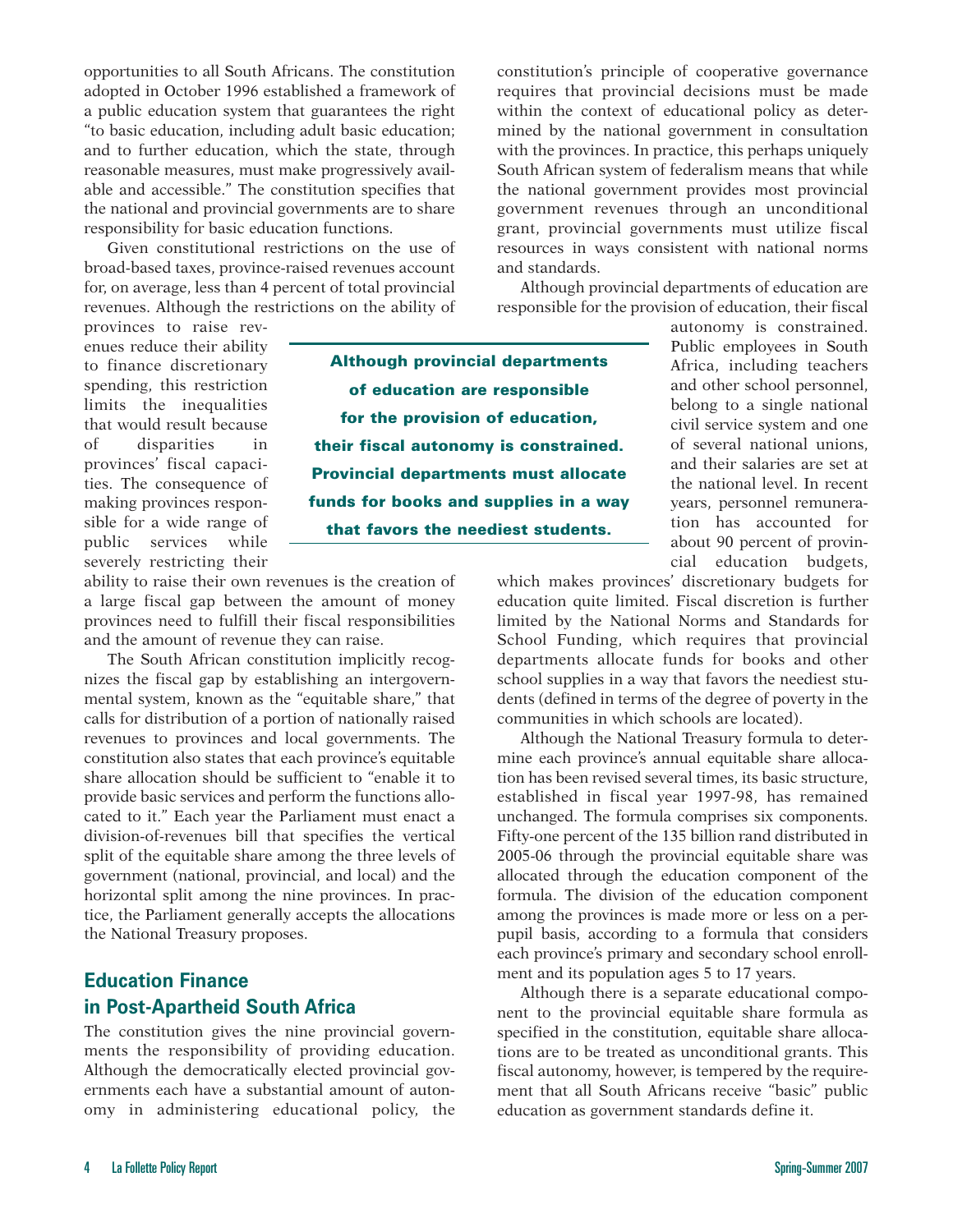# **Reducing Inequities in the Funding of Education**

Since 1994, total spending on primary and secondary education has grown from 31.8 billion to 60.3 billion rand in fiscal year 2003-04. Per-pupil expenditures rose from 2,222 rand in 1994-95 to 5,011 rand in 2003-4, representing a real (inflation-adjusted) annual increase in per learner expenditures of about 12 percent.

Given the government's commitment to redress inequities, differences in expenditures per pupil across the nine provinces have been shrinking. In 1995-96, the two provinces with the highest poverty rates—Eastern Cape and Limpopo (then called Northern Province)—had the lowest per-pupil expenditures, while the three provinces with the lowest poverty rates and the lowest share of black residents—Gauteng, Northern Cape, and Western Cape—had the highest levels of per-pupil spending. Although a decade later the poorest provinces still had lower levels of spending per pupil than the richest provinces, the differences in spending levels have been dramatically reduced. The differences in per-

### **Table 1: Provincial Government Expenditures per Full-Time-Equivalent Pupil (in Rand)**

|                                      |         |          | Percentage<br>change from<br>1995-96 to |
|--------------------------------------|---------|----------|-----------------------------------------|
| <b>Province</b>                      | 1995-96 | 2005-06* | 2005-06                                 |
| Eastern Cape                         | 1,984   | 4,593    | 131.5                                   |
| Free State                           | 2,357   | 5,768    | 144.7                                   |
| Gauteng                              | 3,134   | 5,142    | 64.1                                    |
| Kwa7ulu-Natal                        | 2,213   | 4,860    | 119.6                                   |
| Limpopot                             | 1,847   | 4,574    | 147.6                                   |
| Mpumalanga                           | 2,065   | 5,454    | 164.1                                   |
| North West                           | 2,252   | 6,167    | 173.8                                   |
| Northern Cape                        | 4,027   | 5,822    | 44.6                                    |
| <b>Western Cape</b>                  | 3,950   | 5,631    | 426                                     |
| National Average<br>National Average | 2,346   | 5,070    | 116.1                                   |
| in 1995 rand                         | 2,346   | 2,901    | 23.7                                    |
| Range                                | 2.180   | 1,593    |                                         |
| <b>Standard Deviation</b>            | 843     | 571      |                                         |
| Coefficient<br>of variation          | 0.359   | 0.113    |                                         |

\*Preliminary data

†Until 2002, Limpopo was called Northern Province.

pupil expenditures, as measured by the coefficient of variation, have been reduced by about two-thirds.

The last column of Table 1 shows that between fiscal years 1996 and 2006, per-pupil expenditures rose by more than 130 percent in Eastern Cape, the Free State, Limpopo, Mpumalanga, and the North West provinces. In contrast, per-pupil spending grew at rates between 43 and 64 percent in Gauteng, Northern Cape, and Western Cape, the three highest spending provinces in 1995-96.

South Africa adopted a macroeconomic policy by the name of Growth, Employment, and Redistribution in 1996 to attract foreign investment by limiting inflation and reducing the deficit. The policy was controversial because, to meet its goals, the government had to limit the growth of spending, especially for social programs. The anemic economic growth rate of less than 3 percent per year between 1997 and 2002 further reduced the ability of the government to increase spending on education and other basic services. Thus, between fiscal years 1997 and 2001, after adjusting for inflation, the national average expenditures per pupil remained essentially unchanged. Because total education funding remained flat in real terms, equalization of spending among provinces occurred primarily by redistributing money from rich to poor provinces.

# **Increasing Equality in Pupil-Teacher Ratios**

Although differences in pupil-teacher ratios continue to exist within provinces, since 1995-96 variation of pupil-teacher ratios has been reduced across provinces. The pupil-teacher ratios declined substantially in the poorest provinces—for example, from 40 to 33 in 2004-05 in the Eastern Cape—while they increased in the three provinces where nonblack South Africans are concentrated—Gauteng, Northern Cape, and Western Cape. For example, in the Northern Cape the ratio went from 24 in 1995-96 to 31 in 2004-05. These changes reflect not only the policy of the government to equalize spending among students independent of race but an explicit policy to reallocate "excess teachers" to locations where shortages existed.

In a number of schools, reductions in pupilteacher ratios did not translate directly into reductions in class sizes. A widespread shortage of classrooms in some provinces means that the average class size remains substantially higher than the size implied by the pupil-teacher ratio. For example, in Eastern Cape in 2000, the average pupil-teacher ratio was 32, but the average class size was 43.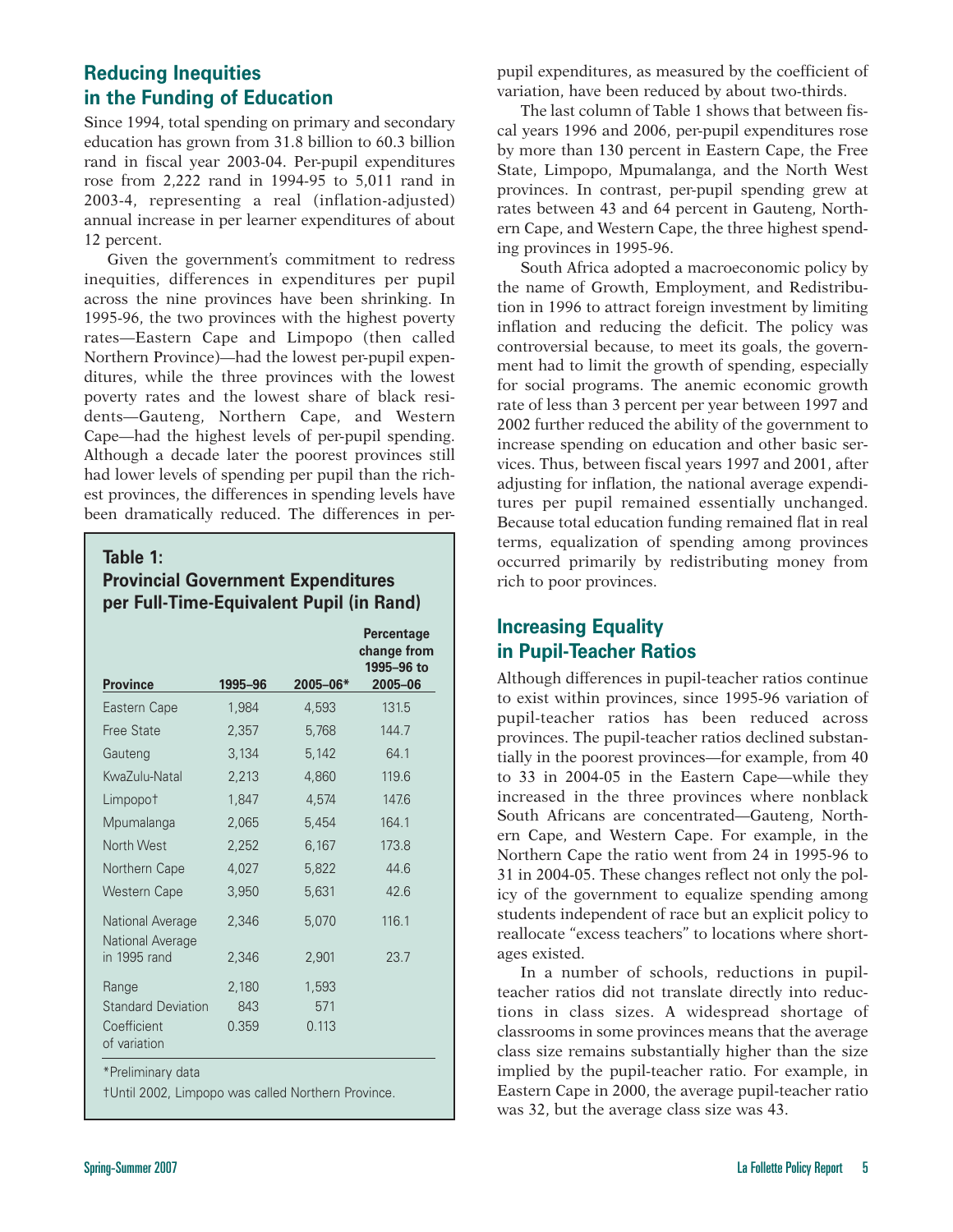### **Variations in Teacher Salaries**

One important reason for higher per-pupil spending in Gauteng, Northern Cape, and Western Cape is higher average teacher salaries in these provinces. Although the salary schedule is set nationally, more experienced and more highly qualified teachers (in terms of years of formal training) are paid higher salaries. Because the national Department of Education is unable to reassign teachers across provinces, provinces with the highest concentrations of whites had more experienced and much more highly qualified teachers than the provinces carved out of black homelands. Although average teacher remuneration remains higher than average in Gauteng, Northern Cape, and Western Cape, the variance in average remuneration among the provinces is getting smaller. For example, average remuneration in the Western Cape declined from 21 percent to 14 percent above the national average from 1995–96 to 1998–99.

# **The Financing of Learner Support Materials**

In addition to salaries, provincial expenditures on education pay for a range of nonpersonnel spending, including learner support materials such as textbooks, pencils, paper, electricity, water, school maintenance, computer and science laboratory equipment, and miscellaneous teacher supplies. During the postapartheid period, rising teacher salaries have had the effect of crowding out expenditures on learner support materials and on other nonpersonnel items. To increase the availability of learner support

materials and especially textbooks, the government committed itself to increasing the education component of the equitable share and enacting policies to ensure that funding for learner support materials was made available to schools with the most

need. Thus, between 2000-01 and 2003-04, provincial government support for learner support materials increased from 870 million rand to 2.2 billion rand. However, the Department of Education concluded that despite these increases, the funds were not enough for many parts of the country.

To address this perceived underfunding, the national Department of Education issued Norms and Standards for School Funding in 2006 that mandated that provincial governments guarantee that the poorest schools receive adequate funds for learner support material. Under the new Norms and Standards, all schools are placed in a poverty quintile based on national poverty standards. For each year, the national government defines "targets" for the learner support material allocation to each quintile, with the middle quintile allocation defined as the minimum amount of money per student believed to be needed and with schools assigned to the fourth and fifth quintiles (those receiving the smallest provincial allocations) expected to finance learner support materials through a combination of the provincial allocation and school fees.

The new Norms and Standards policy raises important questions. Is increased spending on textbooks and other school supplies the most effective way of improving the quality of education in South Africa, especially in schools serving children from poor families? Does the requirement place too stringent limits on the ability of provincial governments to decide how best to meet their constitutional responsibility to educate all students? For instance, although considerable empirical evidence shows that the provision of textbooks improves student educational performance in developing countries, some recent research suggests that much of the empirical literature overestimates the impact of textbooks and other school inputs on student performance because it fails to control for the influence of other factors that effect student performance. Thus, a national policy that mandates minimum per-student spending on learner support materials may not be advisable because increasing school supplies, including textbooks, may be highly effective in some schools but

**Because total education funding remained flat in real terms, equalization of spending among provinces occurred primarily by redistributing money from rich to poor provinces.**

not in others.

In issuing its Norms and Standards for School Funding, South Africa has not mentioned standards or norms for student performance. Instead, the government has focused almost entirely on prescribing how provincial

departments of education should allocate nonsalary funds to individual schools. Although the Norms and Standards policy indicates that provincial education departments may spend more or less than the target, it makes clear that these targets are really obligatory minimum spending levels. This reduces the fiscal autonomy of provincial governments and places conditions on how they spend their equitable share allocations, contrary to the constitutional prescription that the equitable share be considered unconditional allocations to provincial and local governments.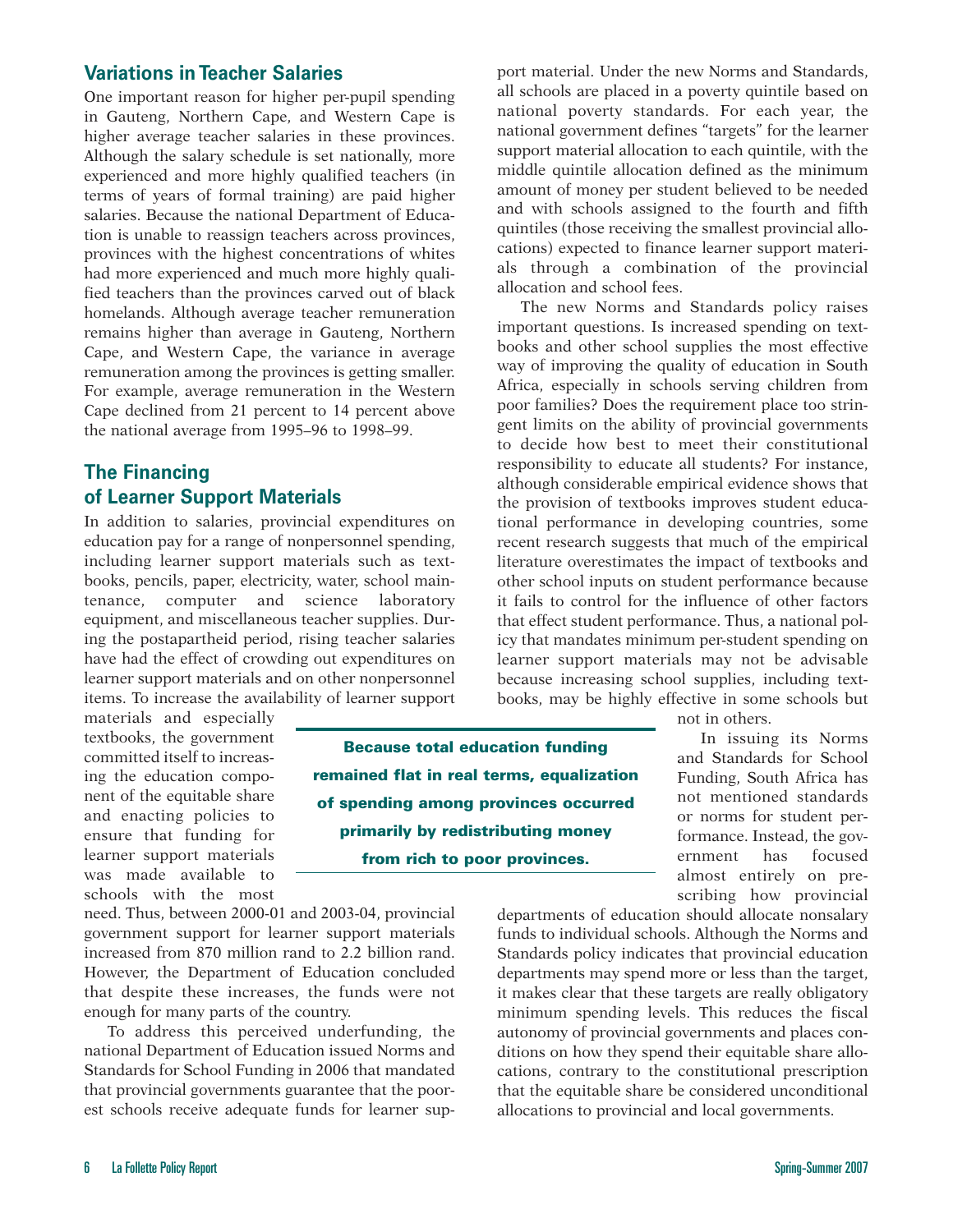# **The Role of School Fees in the Funding of Education**

The South African Schools Act of 1996 gives public schools the right to levy student fees through a vote by the majority of parents attending a meeting convened for that purpose. The decision to allow fees to play a role in public education funding was controversial. While some argued that fees would discourage school attendance by poor students and that fees would perpetuate existing inequities in education funding, others claimed that school fees are an important way to supplement public education resources and a means of encouraging middle-class, and particularly white, parents to continue sending their children to (and advocating for) public schools.

To prevent students from being denied admission to a school because their parents cannot afford the school fees, the National Norms and Standards for School Funding policy specifies that students from low-income families must be granted complete or partial fee exemptions. The size of the exemption depends on family income relative to the fee. However, although the issue has not been systematically

studied, the National Treasury cites unspecified "evidence" that students whose parents cannot afford fees have been either denied exemptions or excluded from schools.

A 1997 study in seven of South Africa's nine provinces revealed that black students paid annual

school fees that averaged 50 rand per pupil, while the average school fee paid by white students equaled 881 rand. A 2001 study finds that in the Western Cape the average annual school fee in primary schools was 45 rand in schools that were formerly black and 2,077 rand in schools that were formerly white; for secondary schools, the comparable numbers were 105 rand and 2,701 rand. Not surprisingly, in the Western Cape (at least) formerly white schools spend substantially more money per student than formerly black schools, a fact that allows those schools to expand the number of teachers they employ by nearly 30 percent. This has significant implications for intergroup differences in educational opportunities, in that in 2001 nearly all students attending formerly black schools were black and nearly all white students were attending formerly white schools (even though 36 percent of students in formerly white schools were nonwhite).

The unequal distribution of school fees raises several important public policy issues, one of which is whether fees discourage school attendance or influence which schools nonwhite students attend. A number of developing countries, many in sub-Saharan Africa, have eliminated fees associated with primary school attendance, which generally led to a substantial increase in primary school enrollment.

However, in South Africa, school fees do not seem to discourage primary school enrollment. One explanation is that few low-income families pay school fees. Many schools serving primarily poor children do not charge fees, and nonpayment by poor families is common. Fees may reduce secondary school enrollments, however. For instance, although other factors contribute, the secondary school enrollment rate in South Africa was 62 percent, which is low relative to primary school enrollment but much higher than secondary school enrollment in most sub-Saharan African countries, where enrollment averages about 25 percent.

Effective in January 2007, the use of school fees is prohibited in any school that is classified as poor

**In South Africa, fees do not seem to discourage primary school enrollment. Many schools serving primarily poor children do not charge fees. Fees may reduce secondary school enrollments, however.**

(i.e., within the bottom two national poverty quintiles) and that receives a funding allocation from its provincial education department that is at least as large as the government-defined adequacy benchmark.

However, this new school fee policy is unlikely to have a major impact,

because it fails to address the fundamental structural problem of school fee exemptions. Rather than using general tax revenue to finance fee exemptions for children from poor families, the policy requires, in schools where fees are allowed, that parents of feeeligible students in effect fund their children's classmates who are not required to pay the fees. Experience from around the world suggests that such a "Robin Hood" funding scheme provides strong incentives for those who must pay to undermine or subvert the schemes. Although the government has promised to take renewed steps to prevent local school governing bodies from discriminating against students from poor families, any such effort is unlikely to be effective, given the strong incentive feepaying parents have to exclude students eligible for fee exemptions, and given the many subtle ways that can be found to exclude or discourage school attendance by children from poor families.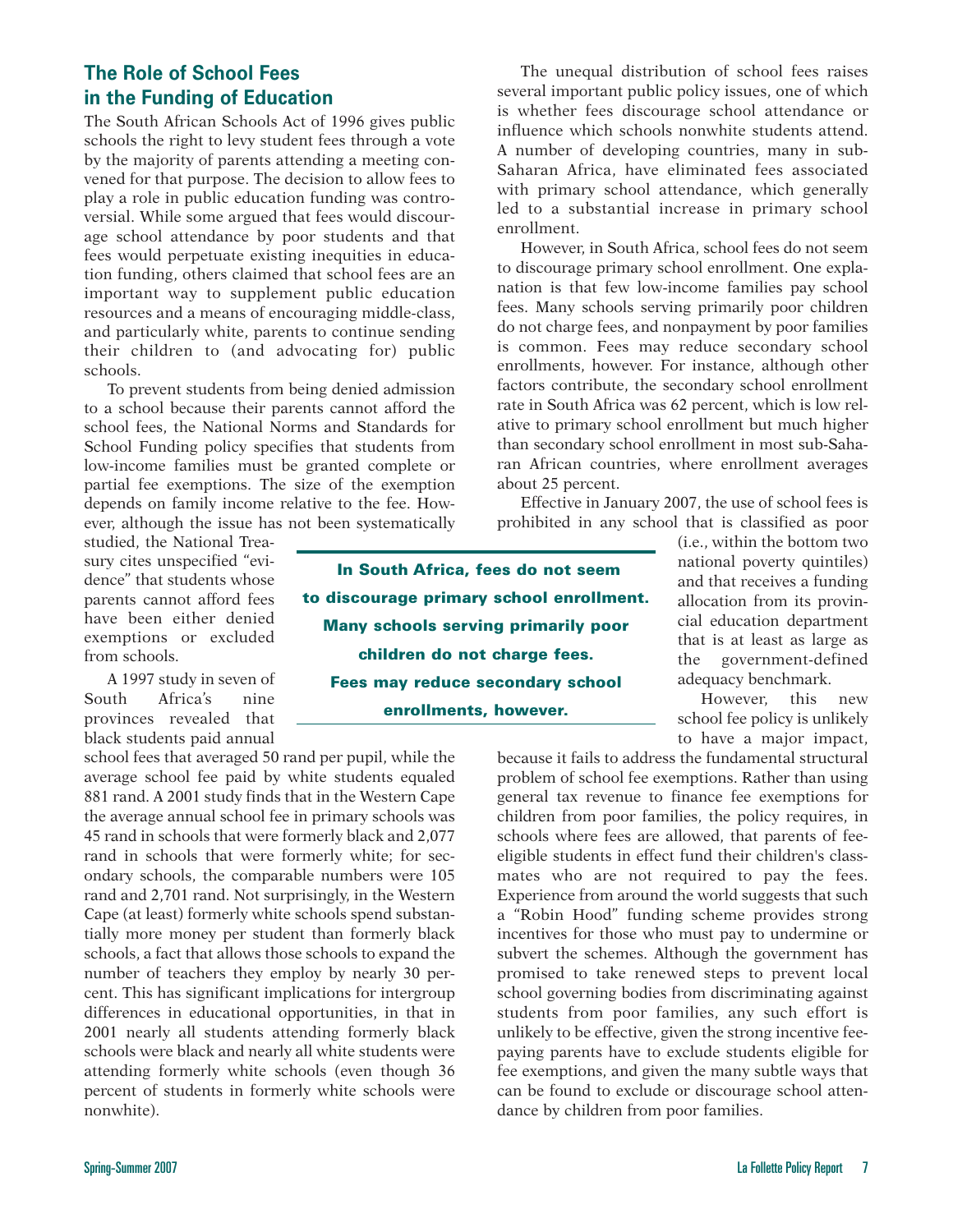While the current policy of allowing parents in each public school to determine the level of school fees has kept most middle-income families in the public school system, it is increasingly creating a system where a relatively small number of schools, serving primarily students from middle- and upper-middle- income families, are able to provide a much higher quality education than is possible in the vast majority of South African schools. The existence

of what is in effect a twotier system of public education raises two fundamental policy questions: Should the government establish a system of publicly funded needbased scholarships, which might eliminate the financial incentive for higher

**raises several important public policy issues. One of these is whether fees discourage school attendance or influence which schools nonwhite students attend.**

income parents to exclude or discourage the school attendance of children from poor families? And should the government attempt to prevent the emergence of a two-tier education system by placing limits on the use of school fees within the public education system?

Although at first sight the "no school fees" policy seems sensible, there are at least three reasons why it may not be a desirable option. First, in a developing country with limited public resources, the revenue from school fees makes an important contribution and in effect frees up public resources that can be used for schools serving children from poor families. Second, prohibiting school fees would lead many families to send their children to private (i.e., independent) schools, while children from families with more modest incomes would remain in schools with diminished resources. And third, schools with relatively high fees may be producing many of South Africa's best-educated students, who are likely to make significant contributions to the country's economic growth and prosperity.

### **Providing Quality Education for All Students**

Equalizing financial resources is a noteworthy goal, but overcoming the legacy of apartheid also requires reforming the system of public education so that receiving a high-quality education is independent of one's race, income, or place of residence. Although progress has been made, South Africa is still far from reaching its goal of providing equal educational opportunities to all citizens.

The test of any school funding system is ultimately

how good a job the public schools do in educating the nation's children. In South Africa, the only measure of student performance that is available in all provinces is the pass rate on the matriculation exams. A student must pass this set of exams to graduate from high school, and the scores inform higher-education institutions' admission decisions.

The data on students who took the matriculation exams in each year since 1994 indicate that between

**The unequal distribution of school fees**

1994 and 1997, the pass rate declined from 58 percent to 47.4 percent, while the number of students taking the exams increased. In 1998, this pattern was reversed, with the pass rate climbing but the number of students taking the exams declining through 2003.

Since 2003, the number of students sitting for the exams has risen, and, although the pass rates have declined modestly, the 68.3 percent pass rate in 2005 represents a 45 percent increase relative to 1997.

While the Department of Education has hailed the rapid rise in the passing rate as evidence of improvement in the quality of education, some critics have argued that the increase shows only that a "watering down of standards" has occurred. Other critics note that an increasing proportion of students who enter grade 12 are not taking the exams, indicating that the weakest students (e.g., overage students, repeaters, and others who would probably fail) are being discouraged from taking them.

Passing rates on the matriculation exams provide only a very partial measure of the quality of primary and secondary education in South Africa, because over the past few years only about 45 percent of the appropriate age cohort actually took the matriculation exams. It is not known whether those who left school before sitting for the exams or those 12thgraders who did not take the exams received education that prepared them quite well for employment or for further, vocational training. While the national Department of Education provides an ever-increasing amount of data on resources, it has yet to develop comprehensive measures of what students are, or are not, actually learning. Even without a comprehensive assessment of student learning, the existing inequities in funding, the shortage of classrooms, the low levels of learner support materials, and the prevalence of poorly trained teachers all suggest that, despite likely improvements in recent years, many students are not receiving a high-quality constitutionally mandated basic education.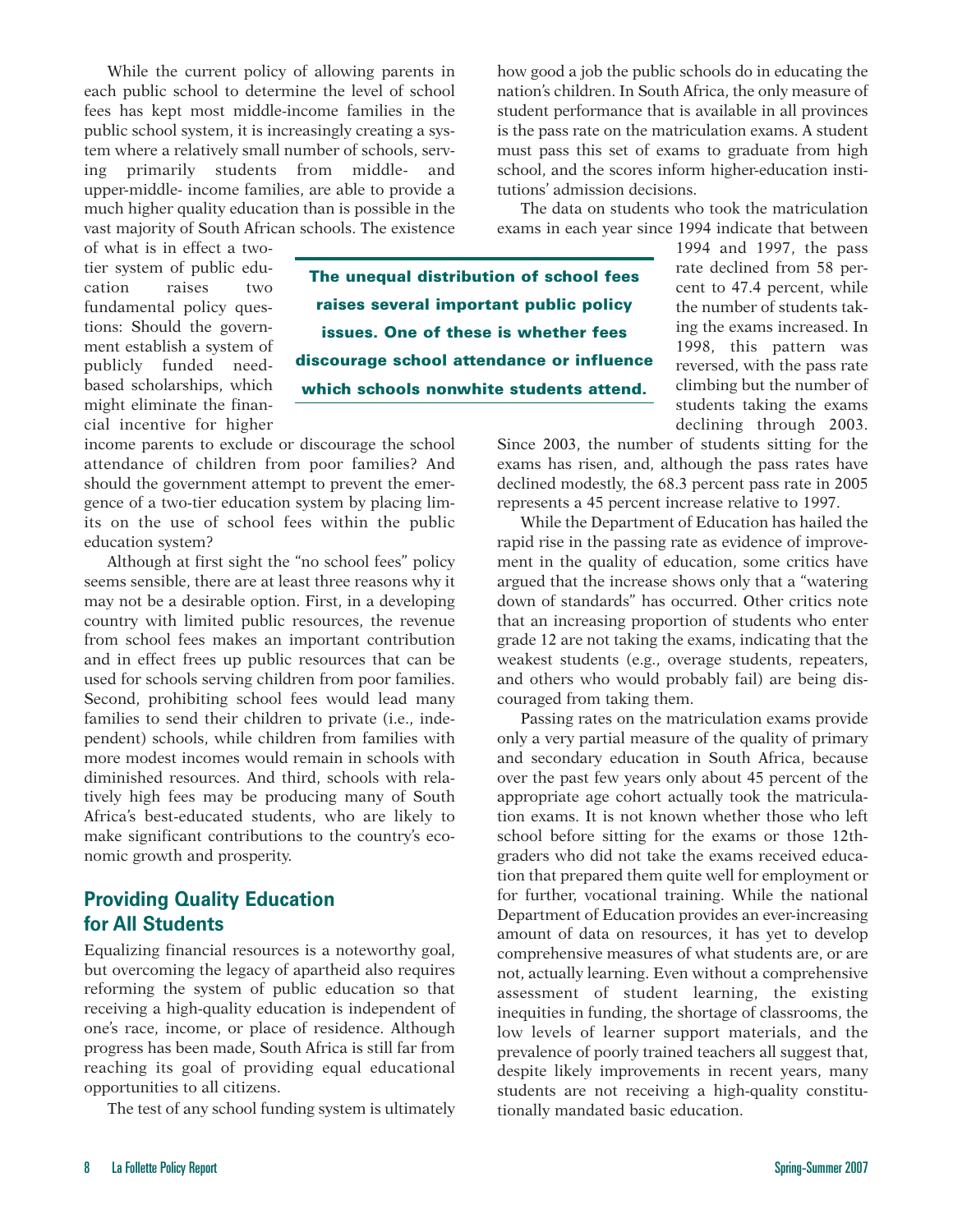### **Reforming the Equitable Share Formula**

Improving the quality of education and assuring that all students have access to quality basic education require more than just getting the financing right. While resources are clearly important, adequate resources alone do not guarantee that students will receive quality education. An effective curriculum must exist, students must be prepared to learn, and a system must hold schools and teachers accountable for the academic performance of their students. Nevertheless, an important prerequisite for achieving the goal of providing students with a basic education is that their schools have enough money.

### Fundamental Reform to Enable All Provinces to Provide a "Basic Education"

Because provinces are prohibited from raising much revenue from provincial taxes and local school governing bodies have no tax-raising authority, revenue the national government raises is the main source of funding for education. For the past few years the Financial and Fiscal Commission (an independent body established in the constitution and given the mandate to advise the government and Parliament on intergovernmental finance) has been urging the government to change the way it allocates the equitable share among the provinces. In 2000, the commission argued that the equitable share should be allocated among provinces so each has sufficient resources to fulfill its constitutional obligations to provide basic services, including basic education. To design a grant

allocation formula that meets this goal, it is necessary to determine the minimum amount of fiscal resources (or cost) schools in each province require to provide a basic education.

A prerequisite for the design of such a formula is a precise definition of what

is meant by "basic education" (i.e., which curricular inputs and which academic achievements). Measuring the costs of providing such a basic education is complicated, involving details on student academic performance, student and family characteristics, and the characteristics of schools and the environment in which they operate. Despite these difficulties, countries have developed intergovernmental grant formulas that take explicit account of the costs of providing public services. In South Africa, based on a statistical analysis of public education in Gauteng and Northern Cape, researchers conclude that the costs of education are greater in schools with high concentrations of children from poor families, and, controlling for poverty, costs tend to be higher in rural areas. The limited evidence from South Africa, plus empirical evidence from elsewhere, suggests that guaranteeing that all South Africans receive at least a basic education will require that larger amounts of money per student be spent in parts of the country where South Africa's historically disadvantaged citizens are concentrated.

The Financial and Fiscal Commission recommended again in 2005 that the provincial equitable share formula take account of the higher costs needed to provide basic services (including education) to some segments of the population. The government's response was that, "while conceptually appealing," the proposals could not be implemented "at this stage." The government's major argument was that data were not yet available to precisely define standards associated with basic service levels and to calculate the costs of achieving those standards.

### **Conclusions**

A little more than a decade has passed since the end of apartheid. In that short period, South Africa has moved from explicitly race-based and unequal systems of public education to a single national system intended to provide all South Africans with equal educational opportunities. Government proposals are designed to continue efforts to redress the

**In South Africa the costs of education are greater in schools with high concentrations of children from poor families. Controlling for poverty, costs tend to be higher in rural areas.**

impacts of apartheid. The proposals call for increased targeting of public funds to schools serving South Africa's poorest students.

Despite improvements in funding equity, many students, especially in rural South Africa, continue to

face dilapidated schools, poorly trained teachers, and a lack of textbooks and school supplies. Even in the absence of comprehensive data on student academic performance, many South African children do not yet have access to a constitutionally mandated "basic education." Although more money alone will not guarantee an improvement in the quality of education, the absence of sufficient financial resources almost certainly ensures that students will remain undereducated.

South Africa has been increasing its public resources devoted to the funding of primary and sec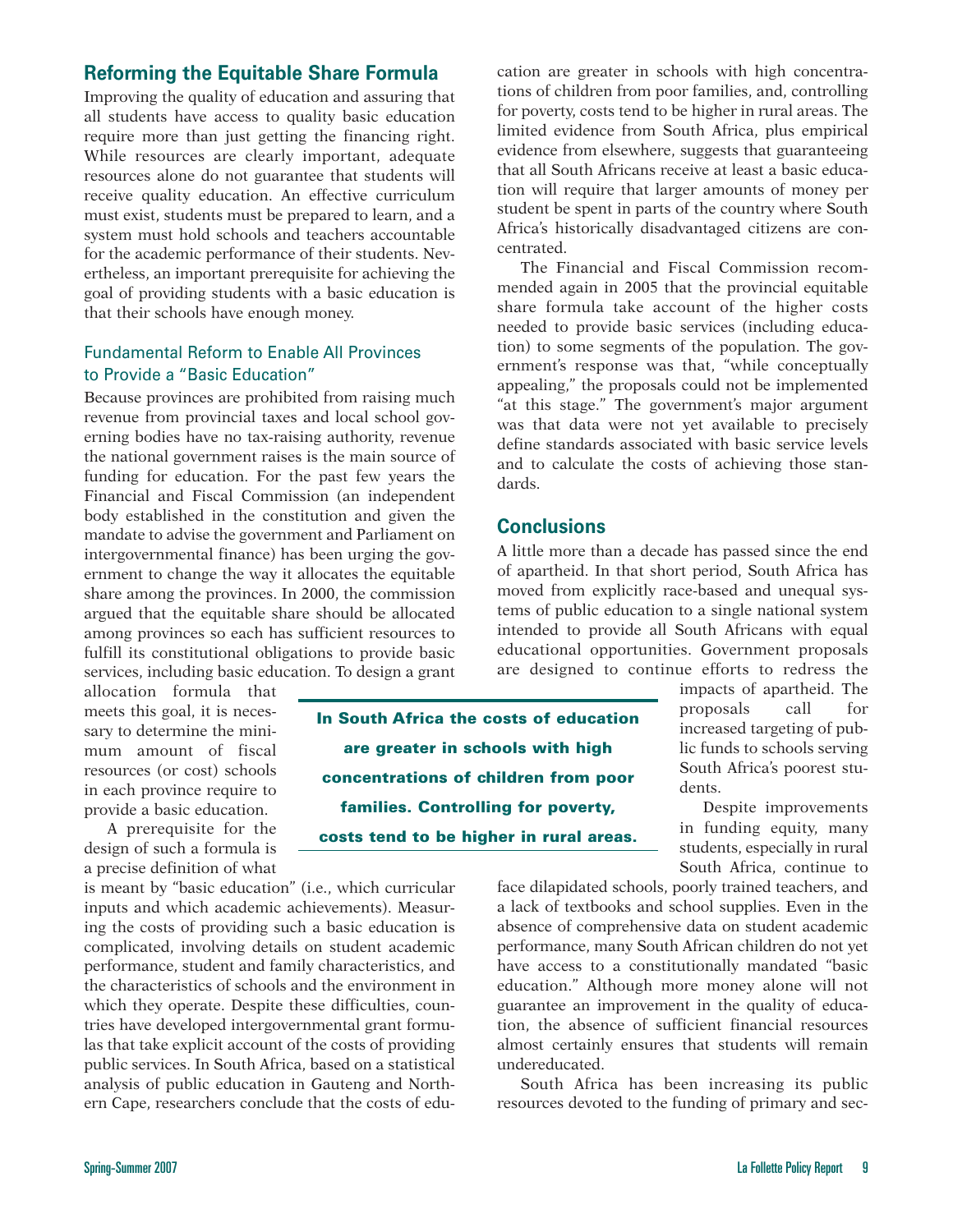ondary education, although the rate of growth of real per student spending has been quite modest. From health care, to housing, to public safety, to providing potable water, South Africa, like most developing countries, faces a wide range of competing demands for limited public funding. Although the choices the government must make are certainly difficult, there is little question that meeting its constitutional mandate to provide all children with basic education will require additional public

funding.

Moreover, it is very important to develop a system of school funding where children from families with low incomes are not excluded from gaining

an education that goes beyond "basic." The current system combines public funding with the widespread use of school fees. To counter the unequal effects of school fees, the government has pursued policies that provide less public money for nonpersonnel expenditures to schools serving students from higher-income families than to schools educating children from poorer families. The government also has established a system of fee exemptions for students from poor families. Neither of these policies is likely to be very effective in guaranteeing access of students from poor families to high-quality schooling.

In a country like South Africa, with limited public funds, the revenue from private fees plays an important role in financing high-quality education. The government faces the difficult task of developing policies that will encourage fee-paying parents to keep their children in the public education system while guaranteeing that children from poorer families are not excluded from the nation's best schools and a high-quality education. One important step would be to switch the financing of fee exemptions for low-income families from other parents to public funds. This involves converting the existing system of full and partial exemptions to a system of publicly funded, need-based scholarships.

Another policy initiative would be to give students from poor families additional weight in the equitable share formula. This would have the effect of directing more funding to the provinces with the highest con-

**One important step would be to switch the financing of fee exemptions for low-income families from other parents to public funds.** 

centrations of students from poor families. Ample evidence from elsewhere shows that more resources are needed to achieve any given educational outcome for children from poor families compared to chil-

dren from families with higher incomes. In addition, there is evidence that the higher the concentration of poor children within a school, the less feasible it is to raise school resources from school fees. Thus, a case can be made for adding a poverty weight to the educational component of the equitable share, even though further research needs to determine the appropriate weight.

A final policy initiative would be to expand funding, either through an increase in the equitable share or through conditional grants to provinces. In fact, the constitution states that "everyone has the right … to further education, which the state, through reasonable measures, must make progressively available and accessible." Developing an equitable and efficient policy for the funding of "further" education will be difficult. Nevertheless, it is a critical next step if South Africa is going to complete the transformation of its primary and secondary education system and continue progress on redressing the education funding inequities of the apartheid era. ◆

# **More public affairs research from the La Follette School**

is available online through the La Follette School Working Paper Series

www.lafollette.wisc.edu/publications/workingpapers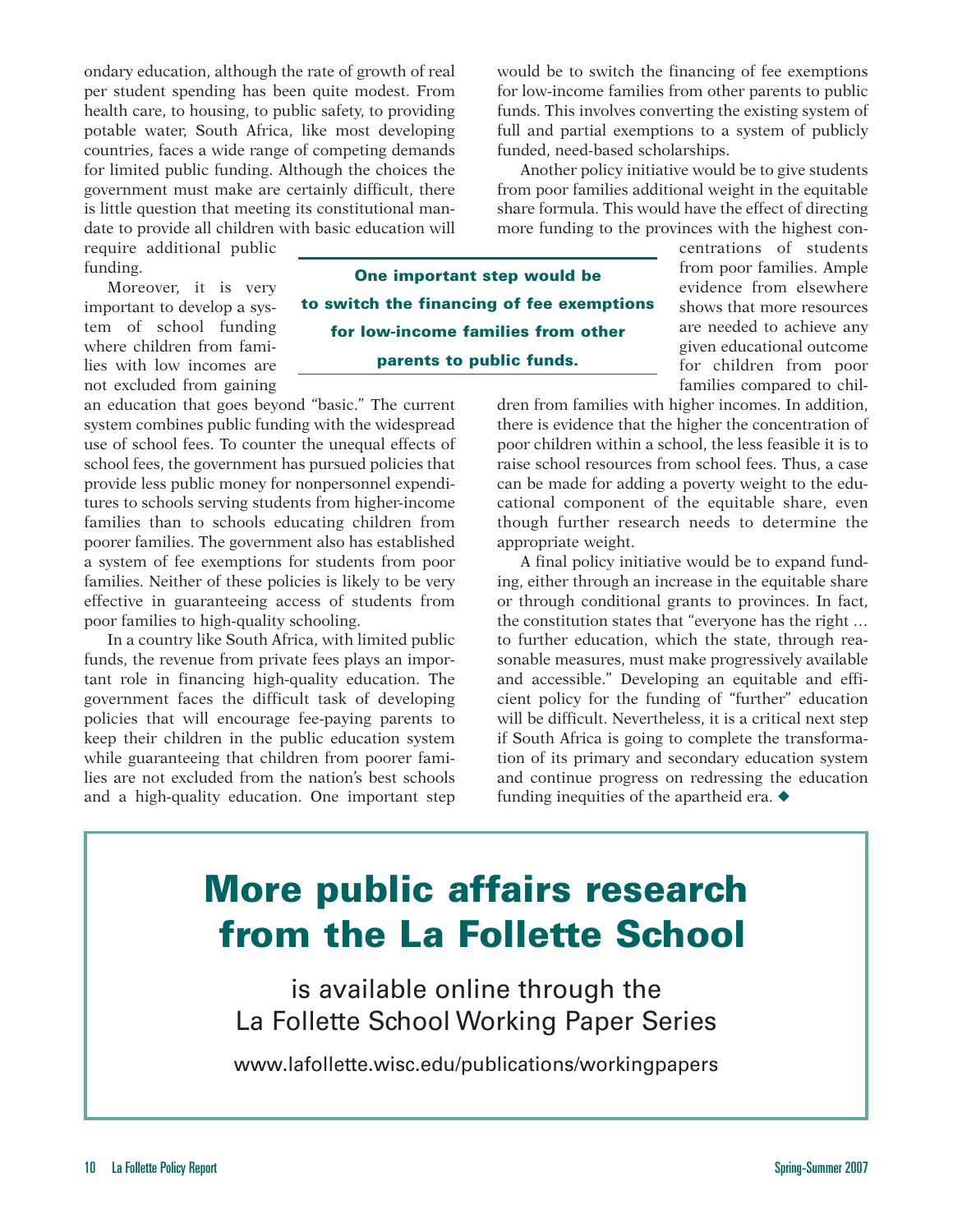# The Performance of Charter Schools in Wisconsin

### **John Witte, David Weimer, Arnold Shober, and Paul Schlomer**

*John Witte and David Weimer are professors of public affairs and political science at the La Follette School of Public Affairs at the University of Wisconsin–Madison, where Paul Schlomer is a doctoral candidate in political science. Arnold Shober is an assistant professor of political science at Lawrence University. The authors thank Martin Carnoy for helpful advice and the U.S. Department of Education for financial support. The findings and conclusions reported are the sole responsibility of the authors. A longer, more detailed version of this article appears in the summer 2007 issue of the* Journal of Policy Analysis and Management*, volume 26, no. 3.*

Research on school choice has exploded since its modest beginning less than two decades ago. In addition to producing general works on the benefits or pathologies of a competitive marketplace for education, scholars have devoted substantial attention to two other questions: First, does the academic performance of students who exercise choice improve? Second, does school choice improve the performance and accountability of the traditional public system overall?

School choice takes four forms: intra-district choice, which allows students to go to any traditional public school of their choosing; inter-district choice, which extends that choice across district boundaries; charter schools; and voucher schools. Much scholarly interest has focused on the most controversial form, voucher schools, in which parents receive public money to send their children to private schools. Though few such voucher programs operate, a large number of studies assess their impact. These studies have produced little consensus.

School choice based on charter schools has been less politically controversial. Charter schools are

public schools that operate under a management contract. A charter school submits to the requirements of a contract with its authorizing agency in exchange for exemptions from many of

the rules and regulations that govern traditional public schools. In theory, if a school does not meet the obligations of its charter, then the authorizing agency will revoke the contract and close the school. If choice and competition work, then poor quality schools will not be tolerated. Most advocates of charter schools see improved educational performance as the primary goal, although others cite the importance of additional goals, such as competition. Regardless, charter schools have gained advocates across the political spectrum. Both the Republican and Democratic parties called for more charter schools across the country in 2000 and in 2004. And, as of September 2006, more than 3,900 charter schools were open in 41 states and the District of Columbia.

Research on the relative effectiveness of charter over traditional schools has not been without controversy, however. National-level studies have reported advantages, disadvantages, and mixed results. At times, the debate among researchers has spilled over to the pages of the *New York Times* and been described as a "dustup." State-level studies offer conflicting assessments for Michigan, North Carolina, and California. Two unpublished studies that consider Wisconsin in the context of national studies based on National Assessment of Educational Progress data suggest some advantages for charters.

We assess the performance of charter schools in Wisconsin at the individual student and school levels. Our data come from two sources: first, data on individual students in Milwaukee in charter and traditional schools for the academic years 1998–99 through 2001–02; second, school-level state data on standardized tests in the fourth and eighth grades for

**We find generally positive results for the effects of charter schools relative to traditional schools.**

two academic years, 2000–01 and 2001–02. For the school-level data, we apply a statistical analysis that harnesses the plethora of publicly available aggregated data generated

by the No Child Left Behind law. We believe this method will help scholars improve their analyses of schools, especially when performance data on individual students are not available.

We find generally positive results for the effects of charter schools relative to traditional schools, although not uniformly so. Both individual-student and school-level analyses show this relative advantage for charter schools, although for one year, eighth-grade results favor traditional public schools. Our school-level analyses suggest that charter schools attain their advantage primarily by moving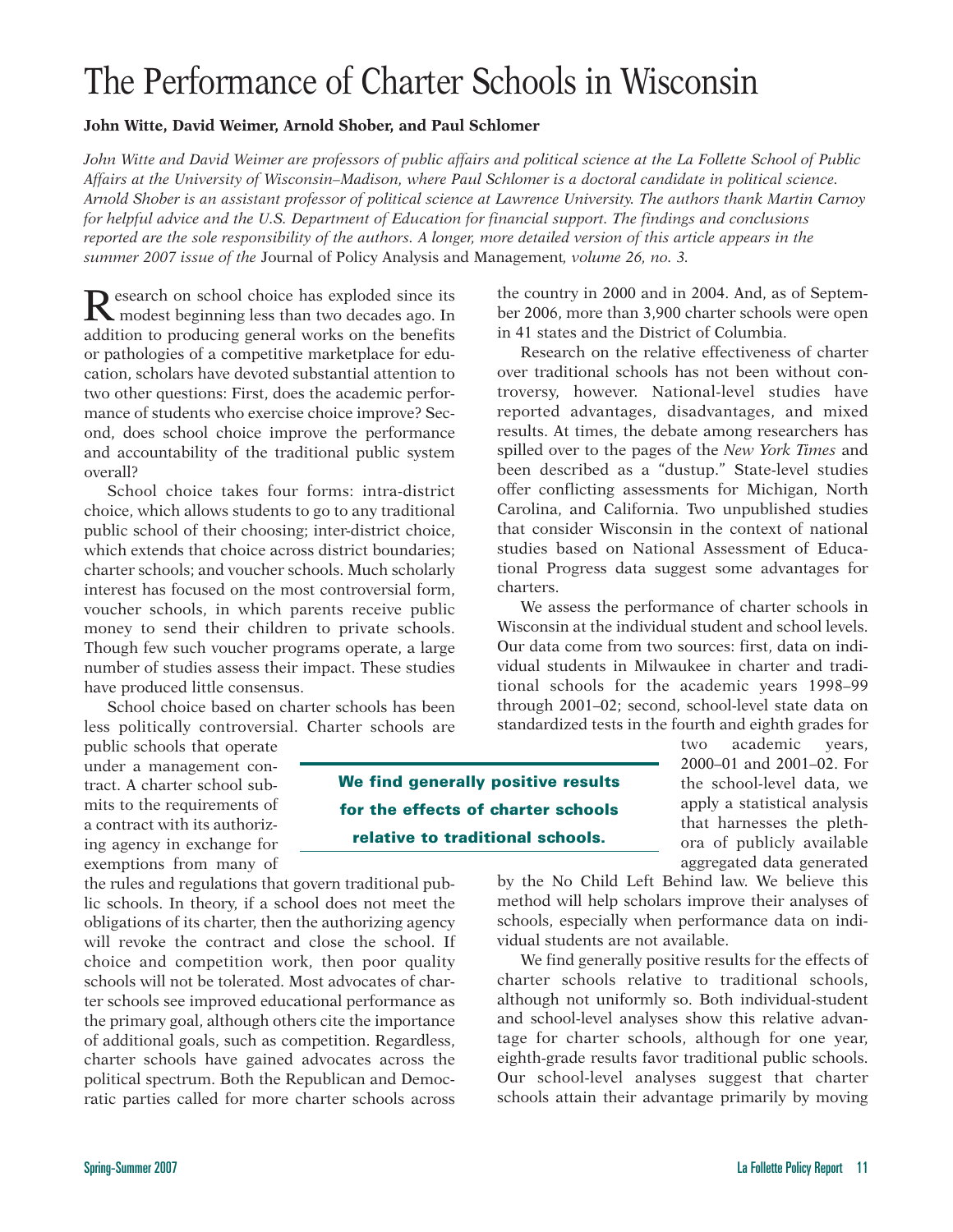poorly performing students to proficiency rather than moving proficient students to advanced levels.

### **Charter Schools in Wisconsin**

Despite Wisconsin's leadership in school choice initiatives, including the nation's first voucher program, laws facilitating charter schools developed slowly. The initial authorization in 1993 allowed only 20 schools statewide. Subsequent laws removed this restriction and, more importantly, allowed several universities, the City of Milwaukee, a technical college, and school districts to issue charters. By the

2002-03 school year, the number of charter schools had risen to 130, with more than 19,000 enrolled students, approximately 2 percent of all public school students in Wisconsin. Charter schools in Milwaukee, Wisconsin's largest city, enroll minority stu-

**Our analyses suggest that charter schools attain their advantage primarily by moving poorly performing students to proficiency rather than moving proficient students to advanced levels.**

dents at approximately the same rate as traditional schools, while charter schools elsewhere in the state tend to enroll somewhat higher percentages of minorities. Charter schools in Milwaukee have about one-quarter fewer free-lunch qualified students than traditional schools. This trend is consistent with the tendency of charter schools to use the free-lunch program less than traditional schools. In addition, high schools make up a disproportionately large share of charter schools, and high school students in general are less likely to participate in the free-lunch program. A 2005 study of California charters found that those created by conversion of existing traditional schools to charter status were more effective than newly created charters, and that those with a higher proportion of instruction in traditional classroom settings were more effective. As more than two-thirds of Wisconsin charter schools are startups rather than conversions, they should be somewhat disadvantaged. Although our data do not allow us to assess in detail the method of instruction in charters, we were able to estimate that about half of Wisconsin charter schools were directed primarily toward at-risk students. In all of the 19 charter schools we visited throughout the state during the course of the study, school personnel sought to improve the achievement of at-risk students, often outside of traditional classroom settings. Consequently, the deck seems stacked against finding an advantage for Wisconsin charters relative to traditional schools.

### **Assessing Charter School Performance**

Analyzing performance of charter schools presents numerous challenges. First, as with all studies of performance at the elementary level, very few quantitative measures exist other than standardized test scores. Attendance varies little in any setting. Small children go to school, and when they do not, their absence usually relates to illness. Behavioral measures also vary little and unpredictably, based on school-level philosophies. Increasingly, students are not graded until the higher elementary grades. Thus, we have to rely on standardized tests as indicators of student per-

> formance. Other measures, such as parental involvement and satisfaction, were not available for this study and have rarely been available in other studies.

At the middle school level, measures other than test scores begin to be useful, although they are also

very limited. Students increasingly are given "at-risk" placements in specialty schools. We control for those schools in our estimates of achievement. However, we judge that behavioral data (suspension rates), attendance, and other measures of dysfunctional school action are still very sporadic and come under the purview of the principal. Thus, at the middle school level, we believe a control on the type of school (as atrisk or not) will measure some level of disadvantage. We question the reliability of other measures of performance beyond test results.

We are not as confident about using test data to measure the success of students in charter high schools, most of which provide specialized education for at-risk students, many of whom are severely at risk. For example, several charter schools, in Milwaukee and outside, were "last chance" schools for students who were in legal custody, rehab programs, or had been expelled from other schools. Often these schools were, in the words of one administrator, "schools to teach kids how to go to school." The preparation of students to return to more traditional schools usually had minor academic components and much more emphasis on "life skills," self-discipline, and avoidance of adverse behaviors. Outside of Milwaukee, all charter high schools had some at-risk component, and, therefore, less emphasis on academics. That was not true of Milwaukee, so we included ninth- and 10thgraders in our individual student-level analyses. Because of the high percentage of at-risk charter high schools across the state, we limit the statewide schoollevel analysis to fourth and eighth grade.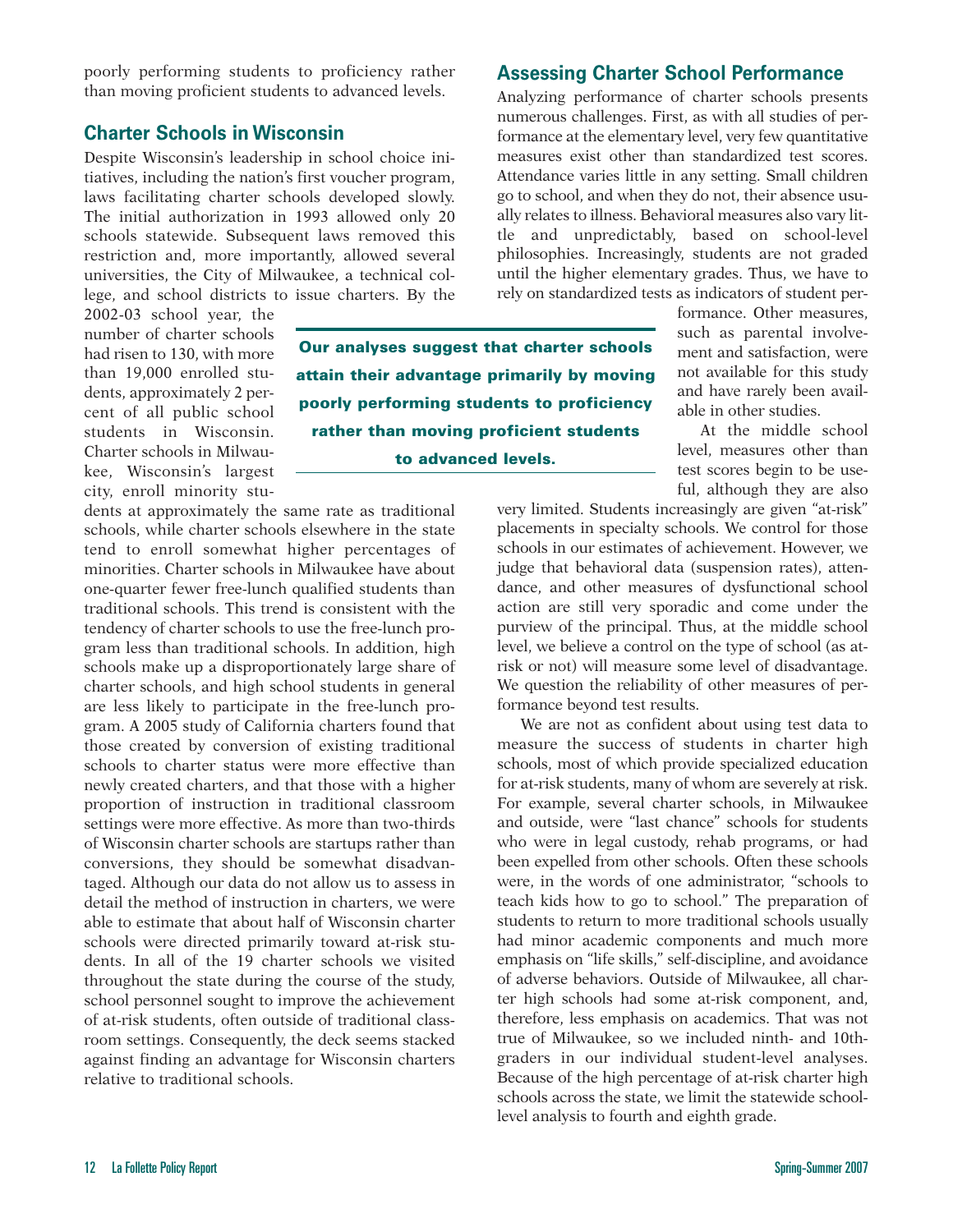### Student-Level Performance of Charter and Non-Charter Schools in Milwaukee

We obtained individual student test data for the Milwaukee school district, including students in its charter schools. With these data, we performed conventional statistical analyses, using administratively available data to control for student characteristics, and various value-added specifications that take advantage of repeated test data for each student.

#### Results

Overall, the results confirm that charter school students in most grades appear to be performing better than students in traditional schools. These effects are quite robust across all races, with very positive effects for whites and Hispanics. With the exception of some black students, being in a charter school produces positive effects relative to students in traditional schools in Milwaukee, with Hispanics and whites showing the largest gains.

The test data and our analysis suggest that the largest advantages of charter schools lie in gains for math. We are not certain why this occurs, but case studies in Milwaukee indicate that a number of the charter schools emphasized science, math, or technology. In breaking down test results by grade, we find that charter school students do modestly less well in grades 3, 4, and 10, compared to students in traditional, non-charter schools. The explanation for grades 3 and 4 may be that students have spent less time in charters in those grades and so do not begin to realize the benefits of being in charter schools until they reach grade 5. For 10th-graders, the explanation may be that charter high schools are more likely to be for at-risk students, and so their curricula do not focus as much on academic subjects.

### School-Level Performance of Charter and Non-Charter Schools

Analyzing school performance in terms of levels of proficiency offers several advantages. First, policymakers seem to be enamored with judging schools, not necessarily students. The No Child Left Behind law, the standards movement, and most charter laws are clear examples. In view of this, we must get better at schoollevel analyses. Second, privacy laws increasingly impede access to student-level data for evaluations, even if sanitized of student identity, unless political authorities (states, school boards) agree to release such data. Third, the standards movement has affected data and testing; students and schools must meet certifiable levels of performance against clearly stated standards for grades and subjects. These performance standards do not necessarily have to adhere to population

"norms" based simply on the distribution of test scores across comparable populations, which puts students up against other students. Rather, performance standards serve as the goal and the club to assure that students achieve appropriate levels of proficiency.

Wisconsin has changed the testing protocol to adhere to federal law that stipulates that schools must be judged against state standards. Therefore, we apply a technique to estimate a school-level model based on performance criteria. Because these types of performance criteria have national scope, we think the method we demonstrate has utility beyond the assessment of charter schools. As the method considers differences along the performance spectrum rather than just central tendencies, it offers more nuanced assessments of school performance.

For each school, the Wisconsin Department of Instruction reports for five subject areas the proportions of fourth- and eighth-graders who achieve four levels of performance: minimal, basic, proficient, and advanced. Our analysis of these data takes into account variation in school characteristics such as a specialized pedagogical approach, pupil-teacher ratios, or differences in the student body.

#### **Results**

The fourth-grade results show that charter schools had lower proportions of students performing at the minimal and basic levels for all subjects in 2000-01 and 2001-02. The results differed, however, for the advanced category. In four subjects in 2000-01, noncharter schools had higher proportions of students in the advanced category. There appeared to be no clear differences with respect to the advanced category between types of schools in 2001-02.

School control variables had the expected effects. The higher the percentage of black, free-lunch, and disabled students in a school, the greater the number of students who tested at the minimal or basic categories. The percentage of disabled students had a greater effect than the percentage of poor or black students.

Results for eighth graders were very different in 2000-01, with non-charter schools doing better than charters. For language arts, this included every performance category. Non-charter schools had fewer students in minimal and basic, and more in advanced. The situation dramatically reversed in 2001-02. The results favored charter schools, except for social studies. As with the fourth-grade results, charter schools seemed to do better at getting students out of the minimal and basic categories, rather than pushing them into advanced (although that occurred for language arts and social studies).

What happened in the two very different eighth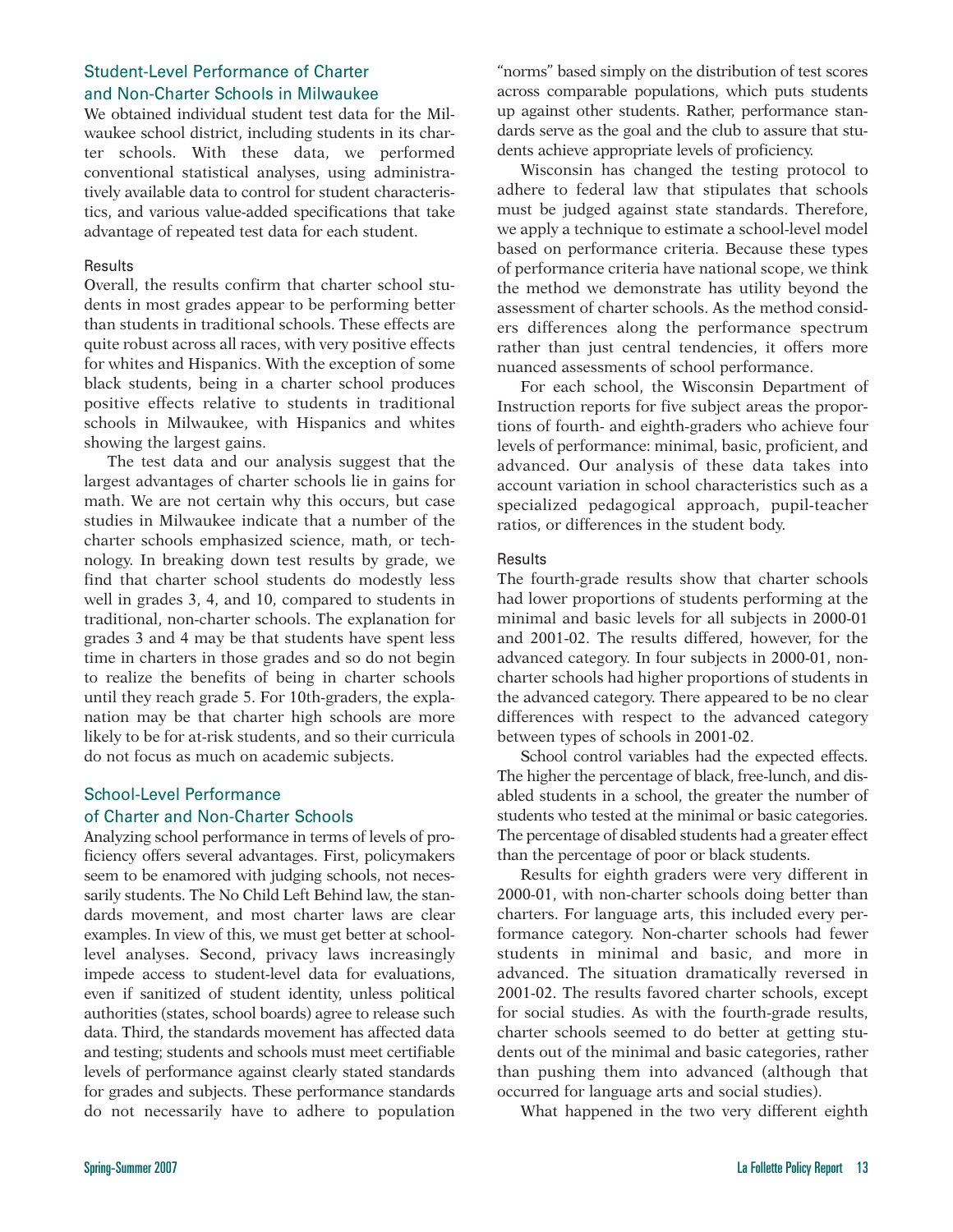grade years? The answer comes from looking carefully at the schools in each year. First, in the first year (2000-01), when traditional schools outperformed charter schools, only 12 charter schools reported test data. Five other charter schools did not. Two of these schools were charters in 2000–01 but did not begin eighth grade until the next year. Two others had too few students tested overall or in subcategories of students. The other, for unknown reasons, reported only national percentile rankings in 2000-01. When we

look at these five "missing schools" in the next year, they had better scores than the reporting schools in 2000–01 by well over 3 national percentile rankings on all the tests but one. Second, and more important,

the schools tested in both years simply improved on their prior years' scores. This does not indicate that eighth graders are doing uniformly better in charter schools, but it explains the deviations and suggests further tracking is required.

We find that traditional schools had a greater proportion of students in the advanced level than did charter schools. This means that charter schools seem to be making their inroads by bringing students out of the minimal and basic levels in proportions higher than we would expect based on school characteristics; traditional schools seem to hold an advantage in bringing students up to the advance level in proportions higher than we would expect based on school characteristics. In view of the aggregate student populations served by charter versus traditional students, this pattern should be expected and applauded.

One could reasonably argue that controlling for school-level demographics does not adequately control for unmeasured selection bias. One possible way to get at this using our method would be to analyze aggregate results for different races or for poor or non-poor students as determined by free-lunch status. In Wisconsin, with its small school sizes and small populations of minority students in many schools, attempts to do this dropped out too many schools. However, because No Child Left Behind requires publishing these breakdown aggregates, we recommend this kind of analysis when possible.

### **Conclusions**

Charter schools clearly provide additional options for students and families not only in Wisconsin's one large city, Milwaukee, but also in a number of other medium-sized cities and towns throughout the state. In many districts, charters offer the major

alternative to the traditional systems that are in place and operating quite satisfactorily for many families. It is also clear that charter schools offer options to students who do not match the overall demographic makeup of the districts in which they reside. This creates more diverse student populations in these schools.

With the exception of one eighth-grade cohort, we believe that, subject to the cautions already raised, the achievement test results for schools in

**Results confirm that charter school students in most grades appear to be performing better than students in traditional schools.**

Wisconsin should be interpreted as favoring charter schools. In Milwaukee, charter school students consistently outperformed traditional students. The effects were largest for Hispanic and white stu-

dents, larger in math, and most pronounced in grades 5 through 9. Analysis of statewide data that control for school characteristics indicates that charter schools did better than traditional public schools at ensuring that students achieve at the proficient level of performance. Finally, our findings are generally consistent with other studies using National Assessment of Educational Progress aggregated data, in which Wisconsin charter-school students did very well, and better than charter schools in all but one other state.

Why might this be the case? We offer two reasons. First, local school boards authorize most charter schools in Wisconsin—and all of them in our study. According to a 2005 National Center for Education Statistics study, district-authorized charters perform better than schools authorized by state boards, colleges, or other entities. Further, charter schools authorized by school boards, with no controls for differing school populations, were slightly better than all other public schools.

Second, we offer a qualitative reason. In most of the apparently successful charter schools we visited, strong leadership was evident. Not only did local superintendents enthusiastically support the schools, but so did school boards and other district officials. Within these successful schools, two forms of leadership were apparent—often not by the same person. One person, or a small group of people, was inspirational and instrumental in starting the school and shaping its initial vision. Equally important was a competent, day-to-day administrator. Certainly other reasons exist, but further research on charter schools is necessary for us to understand what is in the black box and whether these explanations also fit the experiences of schools in other states. ◆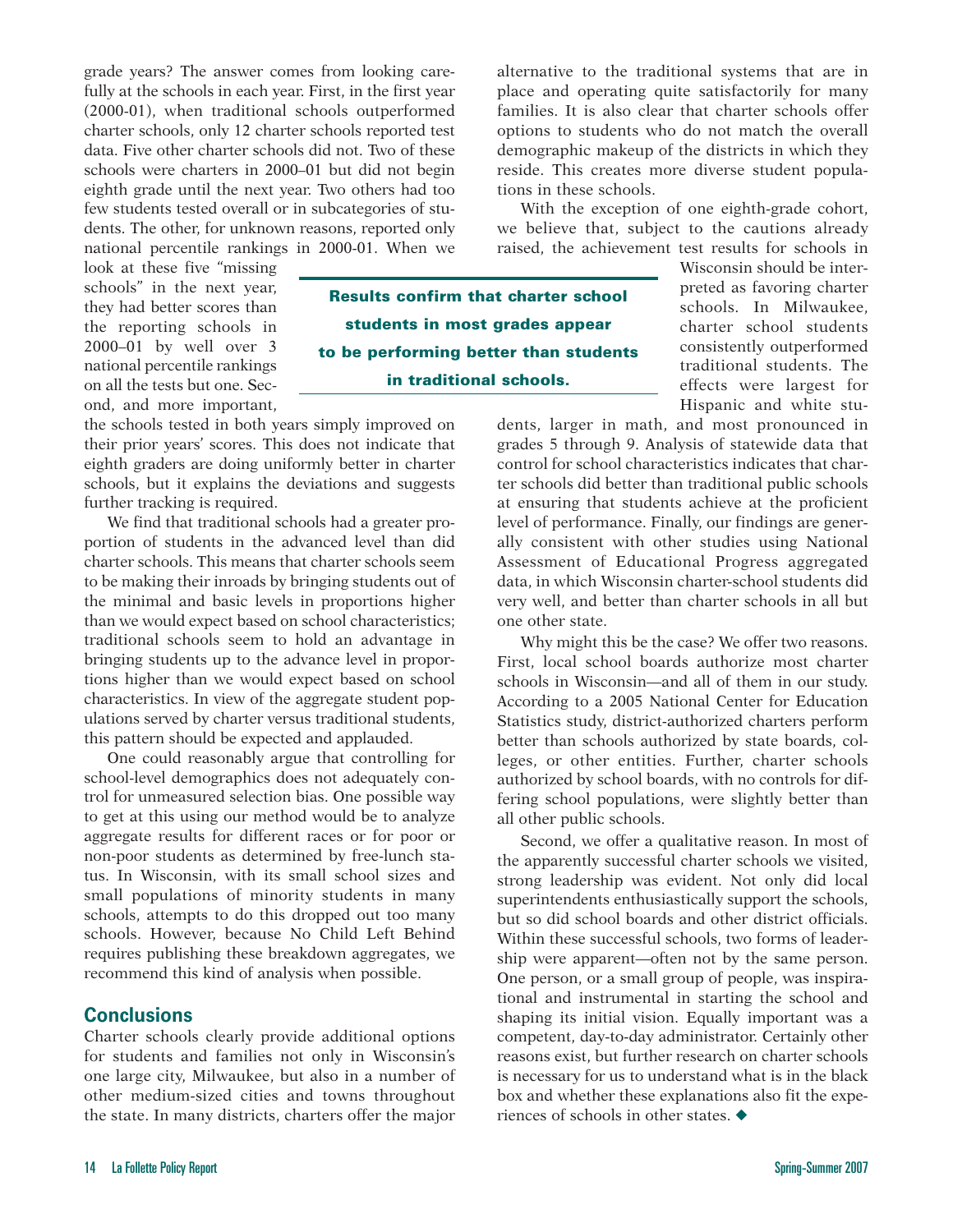# Higher Education *continued from page 2*

dependent undergraduates with Pell Grants came from families with incomes less than \$40,000. Because the aid program is federal, students across states receive Pell Grants, regardless of any individual state's higher education funding policies.

Pell Grants are directed to students with financial need who have not received their first bachelor's degree or who are enrolled in certain post baccalaureate programs that lead to teacher certification or licensure. The amounts depend on the student's expected family contribution, the cost of attending the institution, whether the student attends full-time or part-time, and whether the student attends for a full academic year or less. An applicant may receive only one Pell Grant in an award year from one school at a time. For the 2003-04 academic year, Pell Grant awards ranged from \$400 to \$4,050. During the 2003- 04 academic year, more than a quarter of all undergraduate students received Pell Grants, totalling \$12.7 billion awarded to approximately 5.1 million students, with average grant amounts of \$2,466.

# **Research Question**

The primary objective of this study is to uncover factors related to the prevalence of students from low-income families in the undergraduate student bodies of research-oriented universities. We study the extent to which these factors relate to the prevalence of low-income students attending U.S. public and private research institutions. We measure this prevalence as the percentage of the undergraduate student body in these schools receiving Pell Grants; we refer to this variable as the "Pell Prevalence Ratio."

A number of factors might contribute to differences among universities in their Pell Prevalence Ratios, including:

- ◆ differences among schools in market conditions (the cost of attending a public versus a private university);
- ◆ program offerings (e.g. adult education programs for non-degree seeking students);
- ◆ the pattern of term enrollment (the turnover rate, measured by the number of incoming mid-year transfer students);
- ◆ the prevalence of international (nonresident alien) students;
- ◆ institutional capacity to provide grant aid;
- ◆ the demographic characteristics of Pell-eligible students among potential applicants (such as the relative number of academically qualified lowincome students in a state);
- ◆ the universe of enrollment options within a state.

The second objective of our analysis is to explore the extent to which an institution's actual Pell Prevalence Ratio deviates from our model's prediction. For any given institution, this deviation is attributable to factors not included in the model and indicates the extent to which an institution enrolls low-income students, relative to what we would expect given the institution's characteristics and the environment in which it operates. Given our extensive set of control variables, these deviations should prompt discussions at the various schools as to why the performance of each exceeds or falls short of expectations. The results should also prompt a search for institutional and state public policy initiatives that might improve recruitment and retention of low-income students.

# **Research Sample and Strategy**

Across our sample of 148 major U.S. research institutions, the pattern of low-income participation as indicated by the Pell Prevalence Ratio varies substantially. The first two columns of Table 1 show this variation for a set of institutions for the 2003-04 school year.

We distinguish between four-year public and private universities, as differences in their missions may yield substantially different student selection processes and, hence, variation in Pell Grant participation. Most importantly, public and private universities recruit from different applicant pools. Since public universities are often required to enroll a minimum percentage of students from their home states, they face geographically constrained pools of applicants, while private universities can recruit students without these geographic considerations. Moreover, as a result of state requirements to enroll a minimum percentage of in-state students at public universities, differences in the demographic characteristics among states might affect the percentage of students at public universities receiving Pell Grants.

To address our two underlying research questions, we designed a model to reveal the relationships between a set of independent, explanatory variables and the number of Pell Grant recipients for the institutions in our research sample. We divided the variables into two groups, institutional-level variables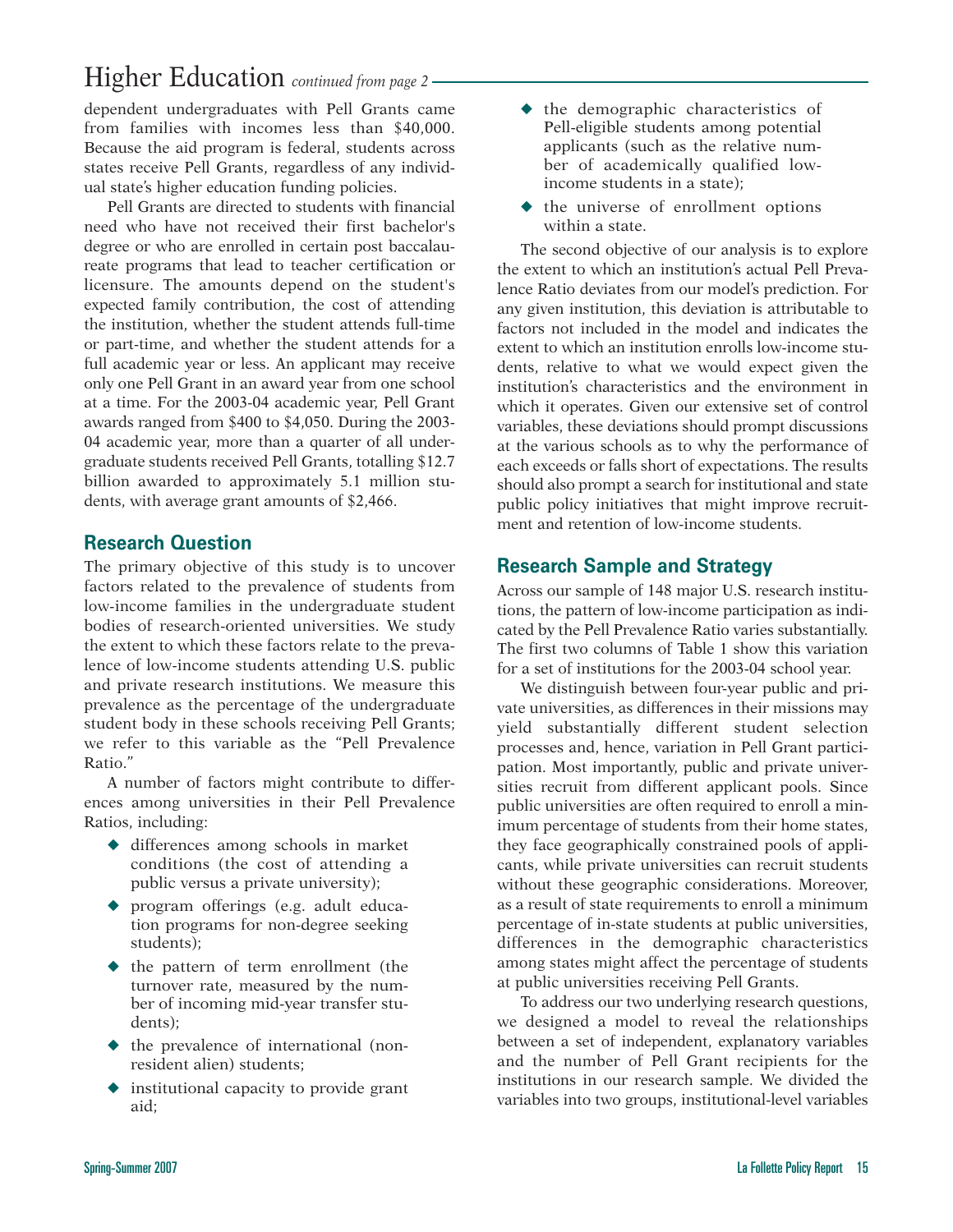that describe the university's characteristics and statelevel variables that describe the environment in which the university operates.

### Institutional-Level Variables

Total Cost of Attendance: We calculated the total cost of attendance for each institution for the 2003-04 school year as the sum of tuition and fees, the price of room and board for an on-campus student, the cost of books and supplies, and other expenses. For private universities, tuition and fees are the same for resident and out-of-state students. For public universities, tuition and fees differ between resident and out-of-state students.

Median SAT Score: We calculated the median SAT score for the fall 2003 incoming freshman class at each institution. For institutions where greater than 50 percent of students submitted the SAT on their applications, we included the median SAT score. For institutions where greater than 50 percent of students submitted the ACT, we converted the median ACT score into an SAT composite score. For institutions that did not fall into either of these two categories, we calculated the median for the standardized exam with the greatest percentage submitted and converted to SAT where appropriate.

Total Institutional Grant Aid: We calculated the total grant aid an institution provided during the 2003-04 academic year. The sources of these scholarships and fellowships include university endowments, the institutional matching portion of federal, state, or local grants, as well as businesses, foundations, private individuals, and foreign governments.

Total Undergraduate Enrollment: We calculated total undergraduate enrollment at each institution using the 12-month unduplicated count for the 2003-04 academic year, from which we subtracted nondegree seeking and international students. While not all remaining undergraduate students were eligible for Pell Grants, our enrollment totals allow us to most accurately control for the size of each institution.

Opportunity Cost of Attendance: We considered the extent to which the "opportunity cost" of attending a particular institution affects the prevalence of Pell Grant recipients at that school. For each campus in fall 2003, we constructed an institutional opportunity index that equals the number of resident freshmen attending a state's two- and four-year public and private institutions minus the number of resident freshmen at the institution in question.

### State-Level Variables

To control for differences among states, we calculated state-based demographic control variables.

Low-Income Recruitment Pool: To control for the economic environment from which universities recruit within their respective states, we calculated the lowincome K-12 student population as the percentage of students ages 6-18 in each state who were living at or below 200 percent of the federal poverty level (\$18,600 for a family of four with two children in 2003).

Percentage of Minorities: We calculated the percentage of the state population represented by blacks, Hispanics, Asians, and Native Americans.

Total State Grant Aid: We calculated the state-level capacity to provide grant aid to undergraduate students as the sum of need-based and nonneed-based grant aid that each state awards. Need-based aid is the total grant aid available to students who meet some standard of need, as determined by the state of residence. Such measures include the expected family contribution, the remaining costs of college attendance, or some maximum income level required to be eligible for an award. Nonneed-based grant aid is the total grant aid available to students who are not required to demonstrate financial need to be eligible; in most cases, this aid is based largely on measures of academic merit.

### **Results**

Our analysis first identifies how these factors correlate with the prevalence of low-income undergraduates from low-income families enrolled at research universities as indicated by the proportion of Pell Grant recipients, the Pell Prevalence Ratio. We first consider public institutions, then private campuses. We then give preliminary consideration to how individual Pell Prevalence Ratios deviate from our model's predictions for each campus.

### Public Sector Institutions

We find that the median SAT variable was a significant and substantive predictor of the number of Pell Grant recipients at public institutions: A 1 percent increase in the median SAT score of an institution's incoming freshman class corresponds to a 2.28 percent decrease in the number of Pell Grant recipients. As school selectivity increases, indicated by higher median SAT scores, the lower the prevalence of Pell Grant recipients on a campus.

The size of the undergraduate population at public institutions strongly correlates with the prevalence of Pell Grant recipients. Our analysis finds that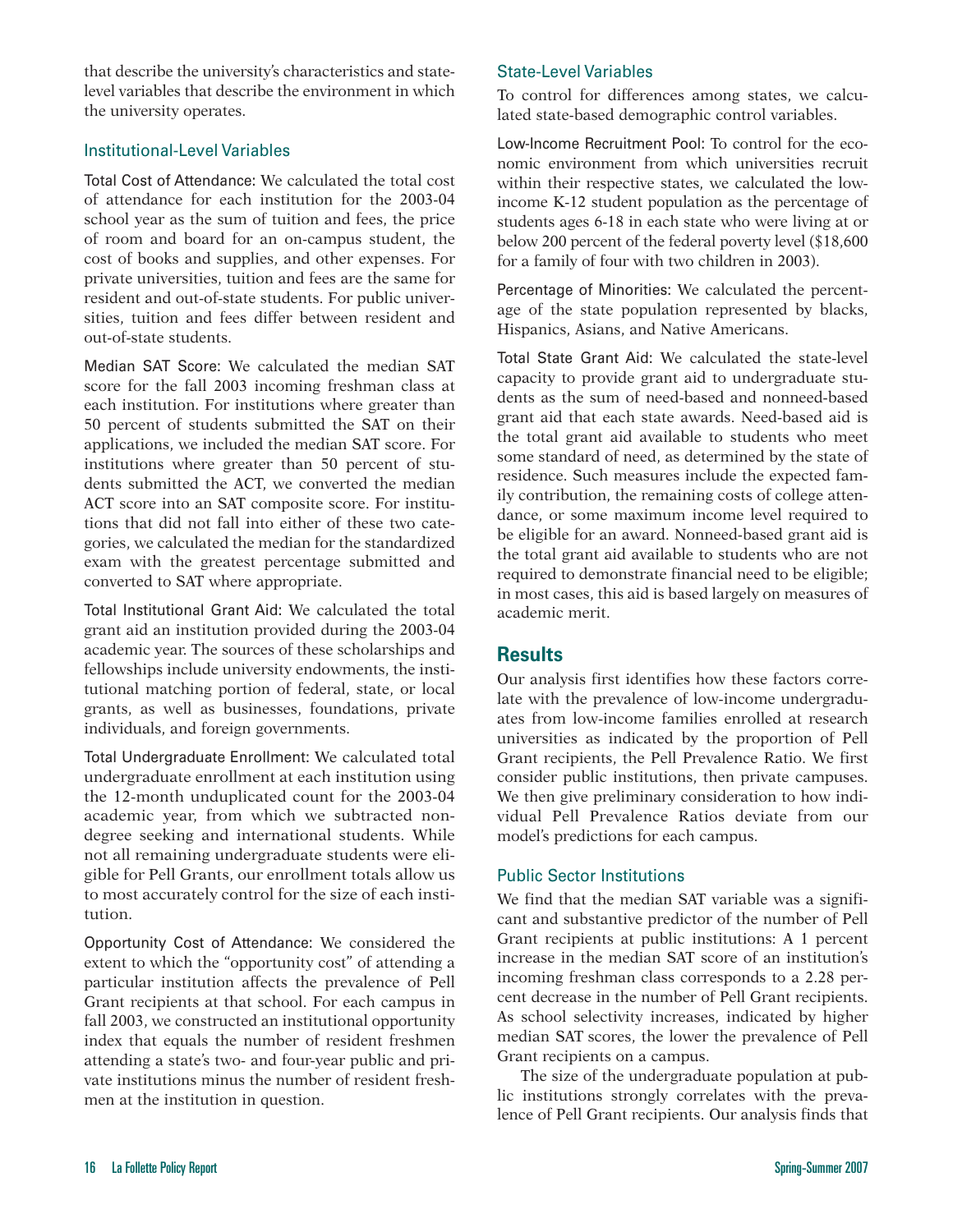a 1 percent increase in the total undergraduate enrollment yields a 0.63 percent increase in the number of Pell Grant recipients. However, analysis suggests that enrollment size is not quantitatively important in understanding the prevalence of lower income students among institutions.

As enrollment options increase within a state, Pell Grant recipients become more common at public institutions, contrary to our expectations. A 1 percent increase in the opportunity index leads to a 0.17 percent increase in its Pell Grant recipients. This result contrasts with our initial belief that more

enrollment options outside of an institution would lead to fewer Pell recipients. However, two issues come into play. First, while the relationship is statistically significant, the effect, 0.17 percent, is rather small. Second, the case could be that in a given state, the

**the percentage of poor students ages 6-18 in each state are significant predictors of the numbers of Pell Grant recipients at public institutions.**

**The median SAT score and** 

four-year public institutions (such as each state's flagship and research university) represent engines of opportunity relative to the universe of in-state enrollment opportunities. As a result, this sample of institutions bears a smaller opportunity cost of attendance relative to the other two- and four-year public and private schools in the state.

The percentage of poor students ages 6-18 in each state, the low-income K-12 student population variable, was a significant predictor of the prevalence of Pell Grant recipients. A 1 percent increase led to a 1.48 percent increase in the number of Pell Grant recipients, indicating that public institutions respond to state demographics among the college eligible (and Pell eligible) population.

The only minority group for which our model predicts a significant relationship is for each state's black population. We find a negative relationship between the percentage of the state's population that is black and the number of Pell recipients at the state's public research institutions.

The three remaining variables—total cost of attendance, total institutional grant aid, and total state grant aid—do not show a statistically significant relationship with the prevalence of Pell Grant recipients. The cost of attendance for public institutions does not seem to be a fundamental factor in determining lowincome participation at public institutions. On the other hand, we believe that the ambiguous definition of "aid" at the institutional and state levels can explain the insignificant effect of the total institutional and total state grant aid variables.

#### Private Sector Institutions

Unlike the model results for the public institutions, the cost of attendance is a significant predictor of Pell Grant prevalence at private schools. A 1 percent increase in the cost of attendance yields a 0.62 percent decrease in the number of Pell Grant recipients. This suggests that increases in the total cost of attendance discourage low-income students from applying to four-year private institutions. This "sticker-shock" compels low-income students to self-select out of the application process. Furthermore, in the absence of supplemental funding for Pell-eligible students,

increases in tuition and other related charges crowd out low-income students (who formerly had been able to meet the total cost of attendance) from the private higher education market.

Like the public schools, a higher median SAT score predicts fewer Pell Grant

recipients, though the effect is smaller, with a 1 percent increase in the median SAT score expected to lead to a 1.65 increase in Pell Grant recipients. The enrollment effects on Pell Grant prevalence are also significant for the private institutions. Our analysis finds that a 1 percent increase in total undergraduate enrollment leads to a 1.03 percent increase in the number of Pell Grant recipients.

None of the state level variables are statistically significant in the private-only specification. This is consistent with the differences between public and private institutions in the geographic market of their applicants. Two institutional-level variables, the opportunity cost of attendance and total institutional grant aid, also were not significant predictors of Pell Grant recipients on a given private campus.

#### Explaining the Deviation from the Model's Prediction

To address our second objective, we analyzed the patterns by which an institution's actual Pell Prevalence Ratio (PPR) deviates from the values our model predicts. We predicted the total number of Pell Grant recipients at each institution. We then calculated the predicted PPR by dividing the estimated number of Pell Grant recipients at each institution by the institution's enrollment. Finally, we subtracted the predicted from the actual PPR to arrive at a residual value, which is the deviation from our model's predicted, or expected, PPR. A negative residual value indicates that the university is performing below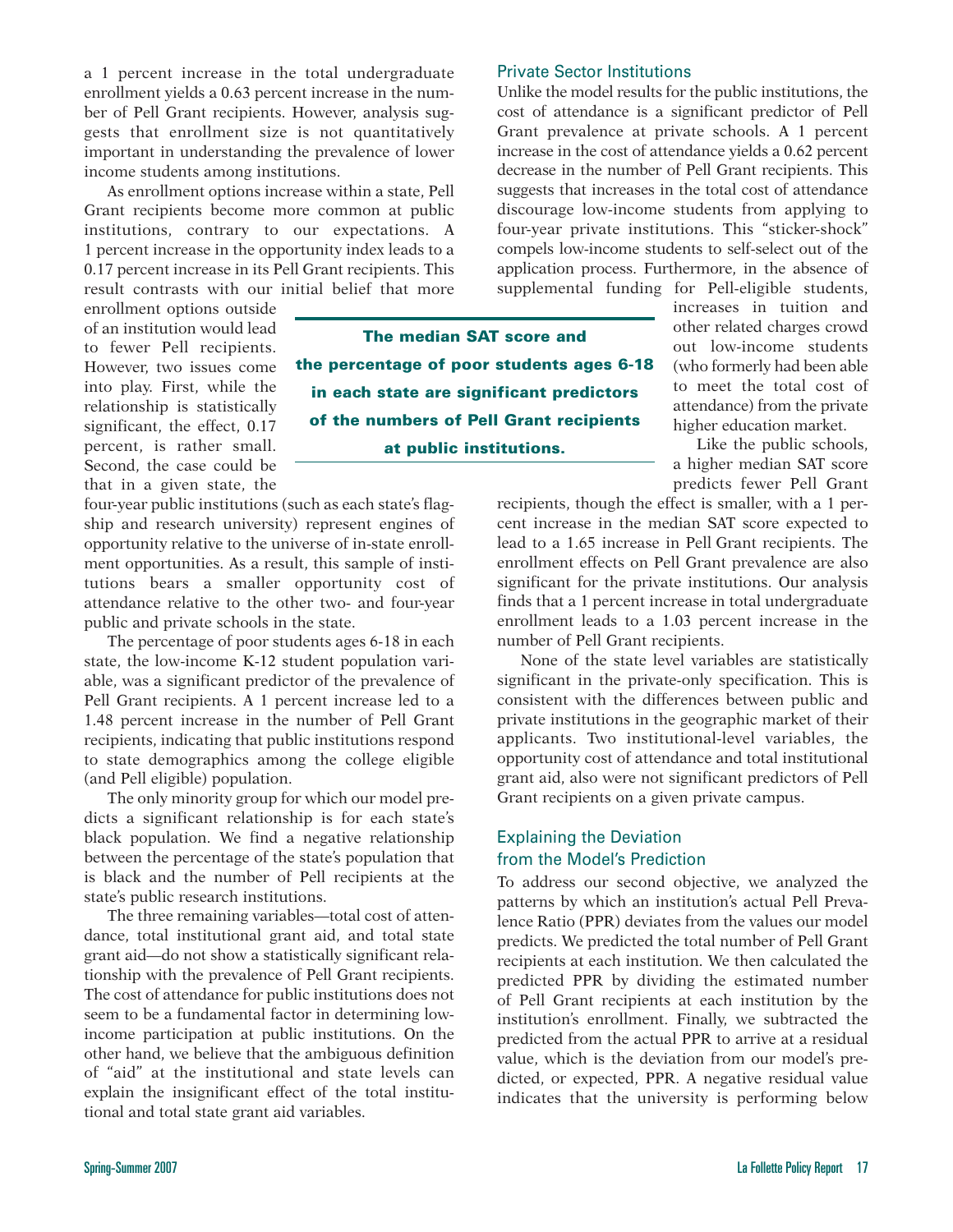### **Table 1: Comparisons of Actual and Predicted Pell Prevalence Ratios for Selected Universities** The data are for 47 private universities and 87 public universities. The residual value is the difference between the actual and the predicted prevalence of Pell Grant recipients on each campus. The residual value indicates how well a school is doing compared to the prediction. The larger the percentage, the more the performance is beyond expectations. A negative percentage means a university is performing below expectations. The within-sector rankings indicate how an institution is doing compared to the others in its sector (public or private). The overall ranking illustrates how a campus rates compared to all 134 schools in the study's sample. For example, 19 percent means a campus is doing better than 19 percent of the schools in the comparison group.

|                                             | <b>Actual Pell</b><br><b>Prevalence</b> | <b>Predicted Pell</b><br><b>Prevalence</b> | <b>Residual</b> | <b>Within-Sector</b><br><b>Residual</b> | <b>Overall</b><br><b>Residual</b><br>Ranking |
|---------------------------------------------|-----------------------------------------|--------------------------------------------|-----------------|-----------------------------------------|----------------------------------------------|
| <b>University</b>                           | Ratio                                   | <b>Ratio</b>                               | Value           | Ranking                                 | (out of 134)                                 |
| University of California-Los Angeles        | 35.9%                                   | 21.2%                                      | 14.7%           | 1/87 (99%)                              | 1(99%)                                       |
| University of California-Berkeley           | 30.9%                                   | 20.6%                                      | 10.3%           | 4/87 (95%)                              | 4 (97%)                                      |
| University of California-San Diego          | 29.3%                                   | 24.1%                                      | 5.2%            | 13/87 (85%)                             | 16 (88%)                                     |
| Georgia State University                    | 26.5%                                   | 22.5%                                      | 4.0%            | 21/87 (76%)                             | 26 (81%)                                     |
| University of California-Santa Cruz         | 25.2%                                   | 34.0%                                      | $-8.8\%$        | 86/87 (1%)                              | 133 (1%)                                     |
| Florida State University                    | 24.2%                                   | 20.1%                                      | 4.1%            | 19/87 (78%)                             | 24 (82%)                                     |
| University of California-Santa Barbara      | 24.1%                                   | 29.6%                                      | $-5.5%$         | 80/87 (8%)                              | 126 (6%)                                     |
| University of Florida                       | 22.1%                                   | 16.0%                                      | 6.1%            | 9/87 (90%)                              | 14 (92%)                                     |
| University of Wisconsin-Milwaukee           | 20.4%                                   | 24.3%                                      | $-3.9%$         | 72/87 (17%)                             | 116 (13%)                                    |
| University of Texas-Austin                  | 20.3%                                   | 19.3%                                      | 1.0%            | 41/87 (53%)                             | 60 (55%)                                     |
| Michigan State University                   | 19.1%                                   | 18.7%                                      | 0.4%            | 44/87 (49%)                             | 67 (50%)                                     |
| Purdue University, Indiana, Main Campus     | 17.7%                                   | 18.1%                                      | $-0.4%$         | 50/87 (43%)                             | 77 (43%)                                     |
| University of Illinois-Urbana-Champaign     | 17.6%                                   | 16.0%                                      | 1.6%            | 31/87 (64%)                             | 47 (65%)                                     |
| University of Minnesota-Twin Cities         | 16.6%                                   | 16.1%                                      | 0.5%            | 43/87 (51%)                             | 66 (51%)                                     |
| University of Iowa                          | 16.4%                                   | 19.4%                                      | $-3.0%$         | 65/87 (25%)                             | 108 (19%)                                    |
| University of Maryland-College Park         | 16.0%                                   | 10.6%                                      | 5.4%            | 12/87 (86%)                             | 15 (89%)                                     |
| Marquette University, Milwaukee, Wisconsin  | 15.6%                                   | 18.1%                                      | $-2.5%$         | 39/47 (17%)                             | 99 (26%)                                     |
| Indiana University-Bloomington              | 14.9%                                   | 19.4%                                      | $-4.5%$         | 76/87 (13%)                             | 120 (10%)                                    |
| Stanford University, California             | 14.7%                                   | 15.9%                                      | $-1.2%$         | 31/47 (34%)                             | 84 (37%)                                     |
| University of Michigan-Ann Arbor            | 13.9%                                   | 16.0%                                      | $-2.1%$         | 59/87 (32%)                             | 94 (30%)                                     |
| Georgia Institute of Technology             | 13.8%                                   | 17.3%                                      | $-3.5%$         | 68/87 (22%)                             | 112 (16%)                                    |
| University of Georgia                       | 12.7%                                   | 16.4%                                      | $-3.7%$         | 70/87 (20%)                             | 114 (15%)                                    |
| University of Wisconsin-Madison             | 12.1%                                   | 14.7%                                      | $-2.6%$         | 61/87 (30%)                             | 100 (25%)                                    |
| University of Pennsylvania                  | 10.6%                                   | 11.0%                                      | $-0.4%$         | 28/47 (40%)                             | 79 (41%)                                     |
| Duke University, North Carolina             | 10.1%                                   | 11.0%                                      | $-0.9%$         | 29/47 (38%)                             | 82 (39%)                                     |
| Northwestern University, Evanston, Illinois | 10.1%                                   | 11.6%                                      | $-1.5%$         | 33/47 (30%)                             | 88 (34%)                                     |
|                                             |                                         |                                            |                 |                                         |                                              |

Notes: The actual Pell Prevalence Ratio is the percentage of students with Pell Grants in 2003-04.

The authors calculated the percentage of students with Pell Grants using data

from Integrated Postsecondary Education Data System and Economic Diversity of Colleges (www.economicdiversity.org).

Private universities are shaded.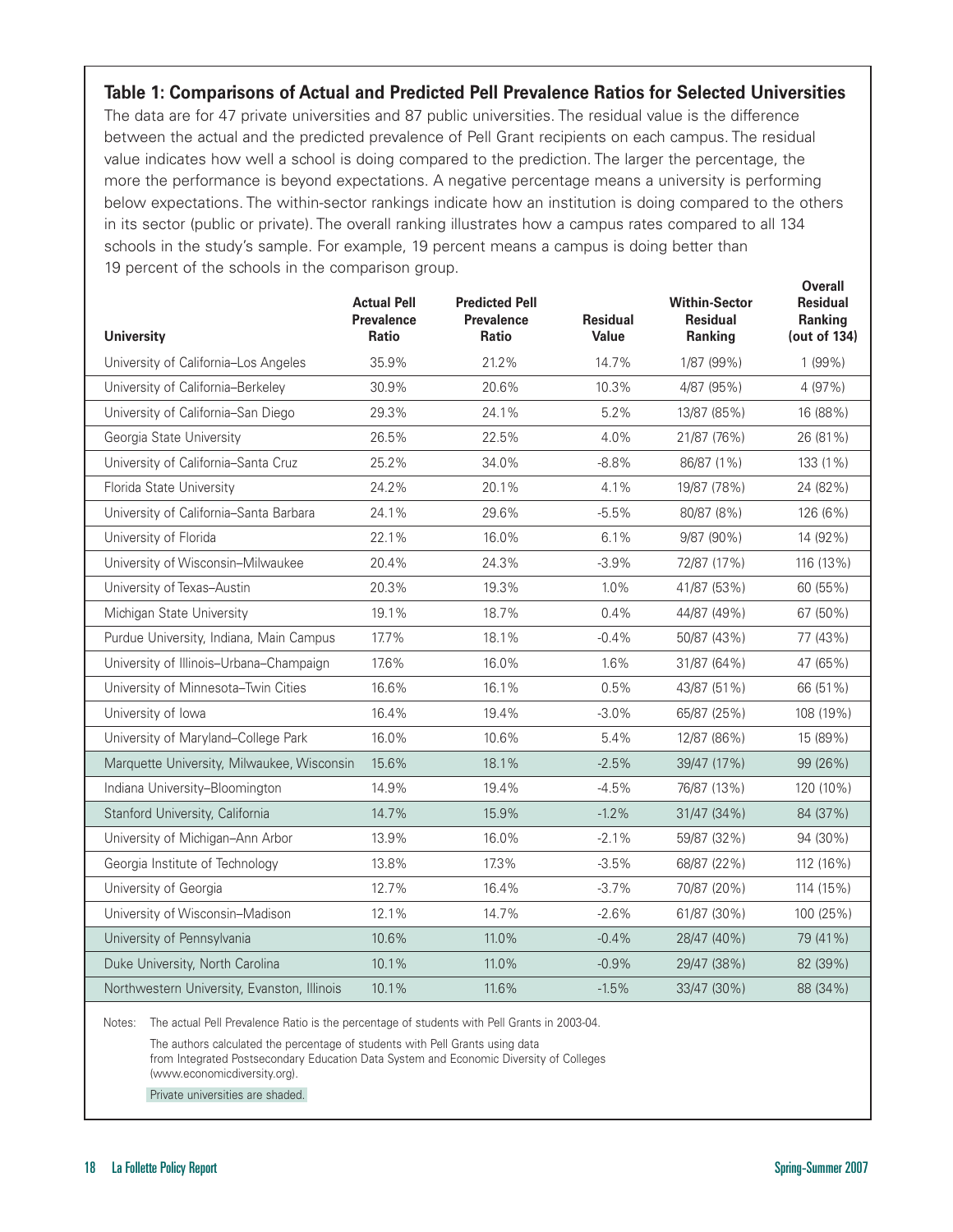expectations relative to our model, while a positive residual value indicates above-expected performance with respect to enrolling Pell Grant recipients.

Table 1 summarizes our selected institutions' actual and predicted PPRs, their residual values, their rankings within the public or private sectors, and their overall rankings. The within-sector ranking indicates an institution's relative position among the public or private universities, while the overall ranking positions an institution's residual value relative to all public and private universities in the entire sample. The rankings are in percentage and numerical terms. For example, a within-sector percentile ranking of 5 percent indicates that institution is performing better than 5 percent of its sector peers (i.e., if the institution is public, then it is performing better than 5 percent of the public universities in this sample). The higher the percentage, the better the performance beyond what our model predicted. In numerical terms, an institution that is ranked 15 out of 47 private universities indicates that it is performing better than 32 of the private institutions in this sample. The lower the numerical ranking, the better the performance.

Our detailed analysis of the data, we believe, reveals a form of "institutional stratification" among large public universities within the same state. For example, in California, UC-

Berkeley, UCLA, and UC-San Diego are each in the top 15 percent of public schools (with percentages of 95, 99, and 85 respectively) based on residual performance, while UC-Santa Barbara and UC-Santa Cruz are in the bottom 10 percent (with 8 and 1 percent respectively). These differences in enrollment patterns call for investigation of admission policies. When looking at the results in Georgia, we notice that the University of Georgia and Georgia Tech are both in the bottom 25 percent, while Georgia State is in the top quartile. Its performance is better than 76 percent of the schools in the sample of public institutions. We speculate that the historically black character of Georgia State may explain this result because blacks are more likely to be disproportionately represented among the low-income population and thus more likely to qualify for Pell Grants. Other states with significant intra-state variations are Iowa, Kansas, Kentucky, New York, South Carolina, Tennessee, and Virginia. We believe that the significant intra-state stratification patterns that our analysis has revealed are a potential stimulus for future research.

**This study raises clear concerns about seeking high quality rankings at the expense of economic diversity of the undergraduate student body.** 

**Conclusions**

ate student body. However, more work is necessary to fully understand the nature of recruitment practices that might crowd out lowincome students so that wealthier, better prepared students with higher aver-

age test scores will boost the overall reputation of an institution of higher learning.

Our analysis has yielded insight into those factors that appear to influence the variation in Pell Grant recipients in our sample of public and private research institutions. We can explain a substantial proportion of the variation among the public universities and the private universities in the prevalence of low-income students. Furthermore, we have identified those factors that are statistically significantly related to the prevalence of Pell Grant recipients.

A key finding is the very large and negative effect of the median SAT score of incoming freshmen students on Pell recipients for public and private institutions. The greater the median SAT score for a given campus, the more selective that campus is in accepting students, which, in turn, leads to the smaller proportion of Pell Grant recipients on that campus. This important measure of institutional selectivity reflects the drive by universities to attract students with high test scores to maintain high rankings of quality calculated by various publications. This conclusion raises clear concerns about seeking high quality rankings at the expense of economic diversity of the undergradu-

Our detailed assessment of each university's relative success in enrolling Pell Grant recipients should serve as the basis for additional study into the reasons why some institutions exceed expectations based on our model while others fall short of their predicted level of low-income students. We believe that this analysis can inform discussion about lowincome access to higher education among policymakers, university officials, researchers, and other interested parties.

Our analysis should therefore provide the catalyst for institutions to explore a range of alternative policies—such as those used by institutions whose performance exceeds expectations—in attaining the goal of an economically diverse student body. Institutions should now be better able to identify schools that succeed at enrolling qualified low-income students. They also can leverage this knowledge to increase economic diversity on their own campuses. ◆